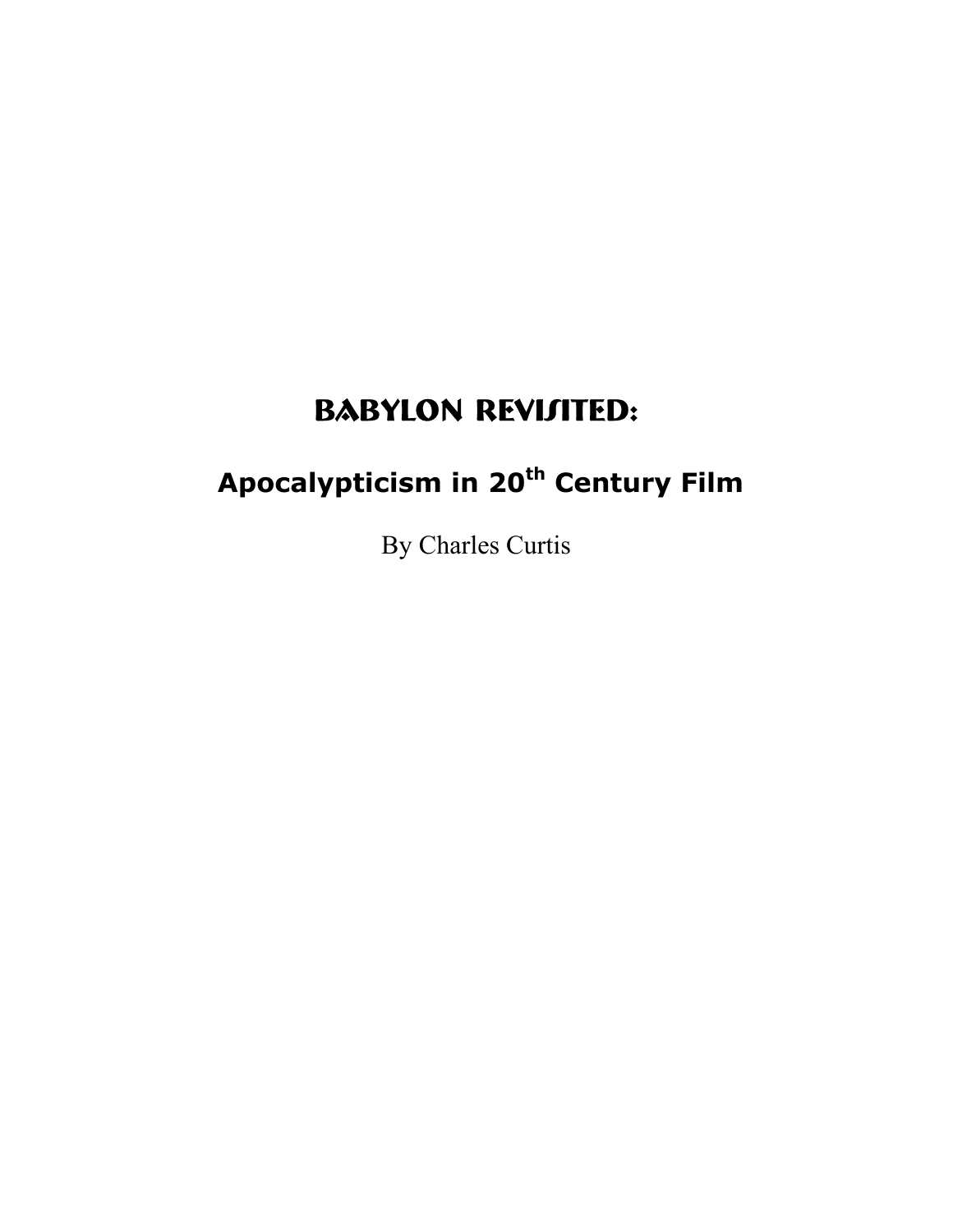Revelation could very well be a blockbuster Hollywood production with a two hundred million dollar budget. Imagine an executive pitching this story to a studio head: God is ready for the world's final judgment and, with an army of angels and warriors, is prepared to fight a battle against Satan's minions and beasts with multiple heads. John's first sight of Jesus alone would make audiences draw in their collective breath: "I turned to see whose voice it was that spoke to me, and on turning I saw…one like the Son of Man, clothed with a long robe and with a golden sash across his chest. His head and his hair were white as white wool, white as snow; his eyes were like a flame of fire...and his voice like the sound of many waters."<sup>1</sup> Special effects would have a field day trying to produce that awe-inspiring image, along with the bizarre yet terrifying moment that follows: "and from his mouth came a sharp, two-edged sword…" (Revelation 1:16). Costumers and makeup artists would labor to create the glowing garments and whitest of white hair to make "the Son of Man" into the beautiful yet terrifying figure who enters John's view at the beginning of Revelation.

Though the motion picture would not be invented until many centuries later, John's text indeed stands out from other stories in the Bible due to its cinematic language. John's eyes serve as a camera and his words become tools to edit each episode, cutting from one shot to the next: "Then I turned to see whose voice it was that spoke to me" (Revelation 1:12), John says, or "After this I looked, and there in heaven a door stood open!" (Revelation 4:1). John expands his view to a wide screen vision of the universe as, at one point, he sees "the Lamb standing on Mount Zion! And with him were one

 $\overline{a}$ 

<sup>&</sup>lt;sup>1</sup> The HarperCollins Study Bible, Wayne A. Meeks, Gen. Editor, (New York: HarperCollins Publishers, 1993), Revelation 1:12-15.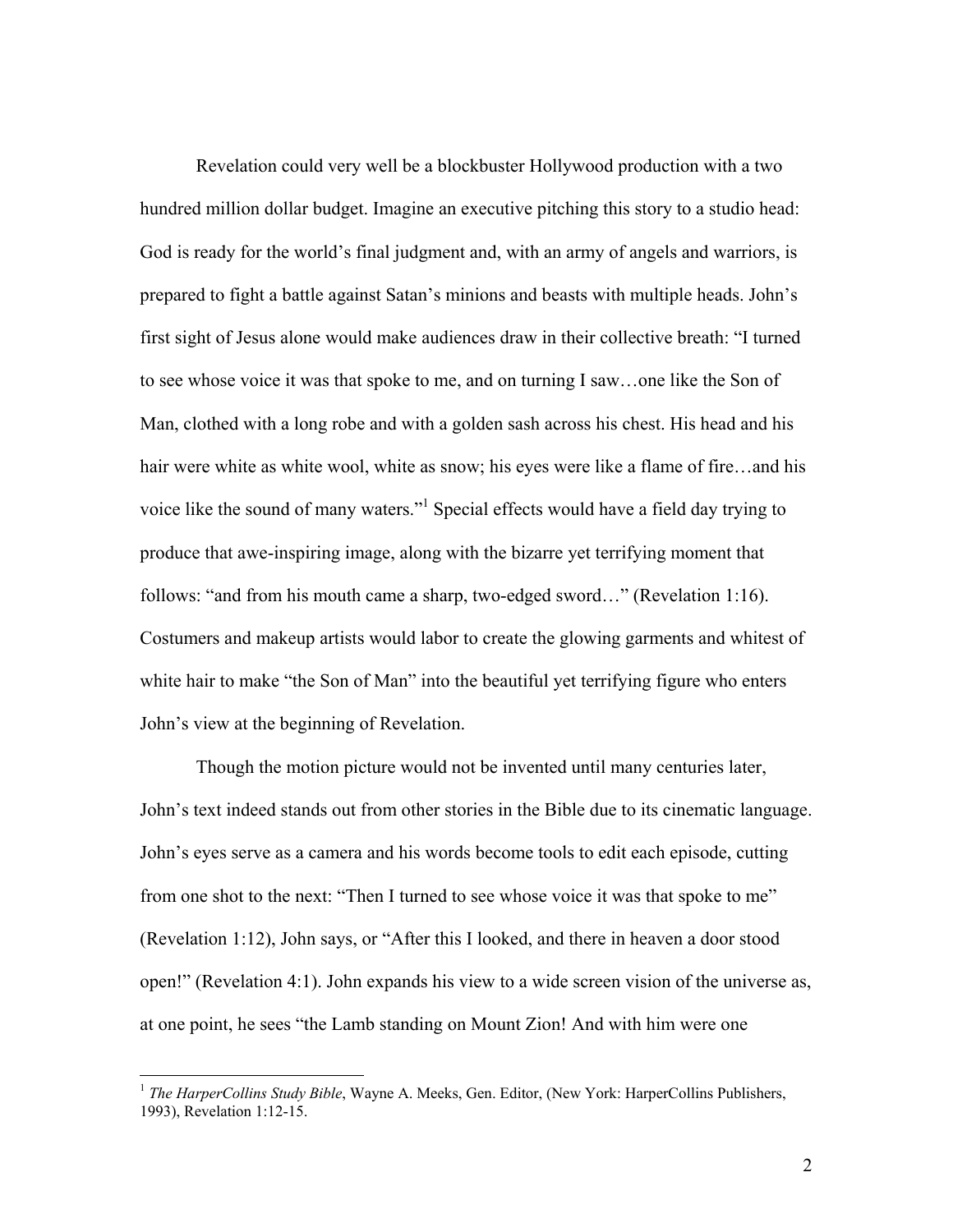hundred forty-four thousand who had his name and his Father's name written on their foreheads" (Revelation 14:1). Because Revelation is told so vividly from John's first person point of view, it is fitting that the medium today for perpetuating apocalyptic themes is through the lens of a camera, able to capture images from the most intimate of shots such as the markings on the head of a beast, to scenes like the vast, almost infinite "multitude that no one could count" (Revelation 7:9). Directors are visionaries who attempt to tell a story through the use of detailed imagery and, much as John does, they control the pictures they want us to see.

In both its content and its director's vision, Martin Scorsese's Taxi Driver could very well be a modern retelling of Revelation. The protagonist, Travis Bickle, believes he has been chosen to end the reign of pimps, prostitutes and drug dealers in the modern-day Babylon of New York City. Another film from that period, Network, contains echoes of Revelation as director Sidney Lumet portrays a modern version of John who preaches his truth on television. David Cronenberg's <u>Videodrome</u> takes the apocalyptic perspective on television a giant step further and into the realm of science fiction, as TV becomes a weapon, blending human beings and cathode rays into a twisted killing machine. All three films have male heroes who act as visionaries and allow audiences to see the world through their eyes, just as John conveys his surreal revelation from God. In addition, these characters undergo an internal apocalypse, in which each experiences life-changing transformations that leave them, like New Jerusalem at the end of Revelation, reborn after a massive struggle.

 Film, as an artistic medium, employs the same method John uses in directing viewers to images. As an audience, we see only what a director, God-like in this power,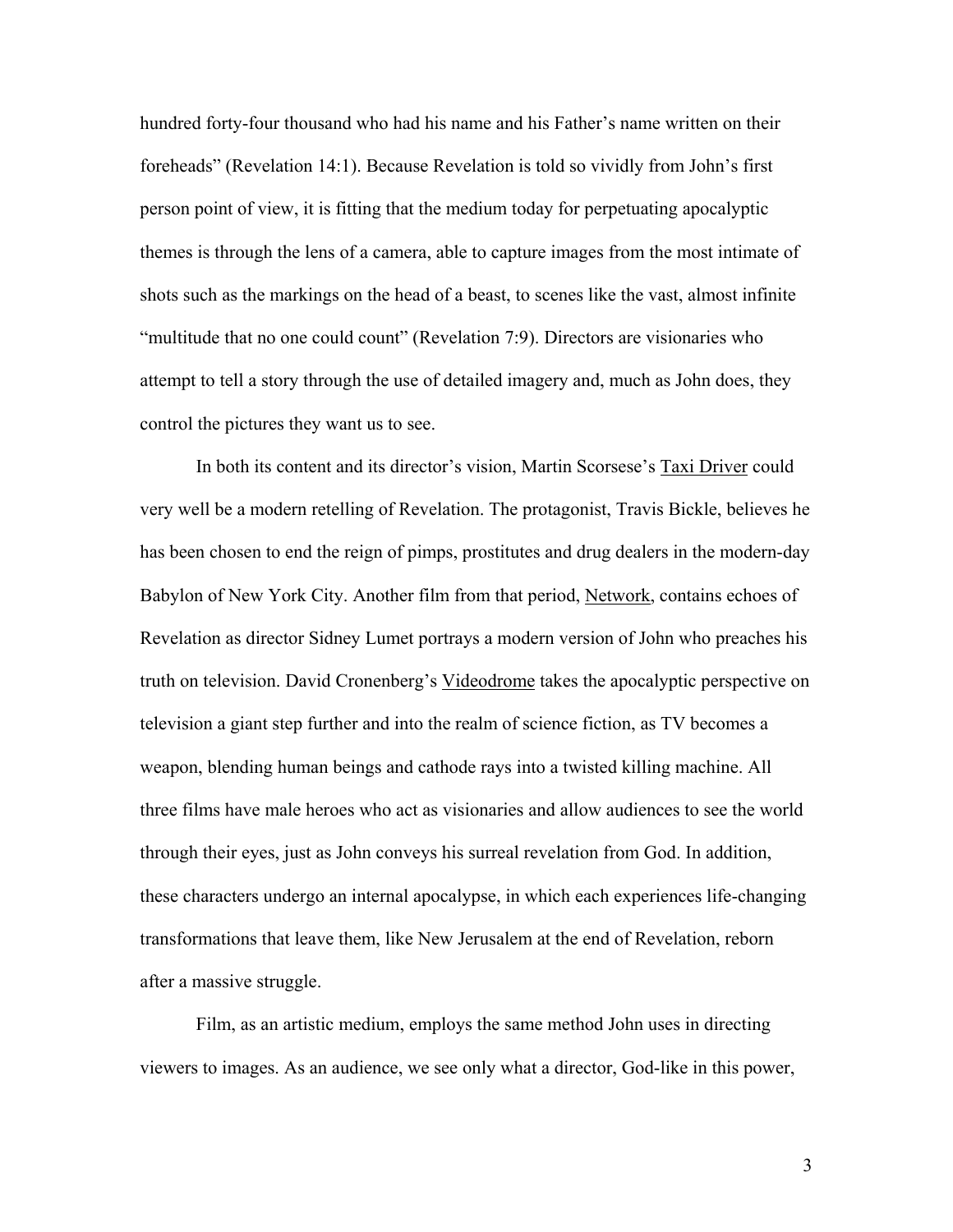has chosen to show us through the lens of the camera. Much like John's personal vision told through the text of Revelation using words such as "I saw" or "I heard," the camera's point of view becomes ours as well, as opposed to the less focused experience of seeing a theatrical production that occupies the entire stage. According to feminist critic Laura Mulvey, viewing images inherently pleasures humans and explains why film is so effective as a means of expression. In her landmark essay "Visual Pleasure and Narrative Cinema," Mulvey discusses why staring at moving images fascinates humans. Her view is that this phenomenon occurs due to certain social constructs, most of which can be explained by the theories of Sigmund Freud. Mulvey believes that we derive pleasure through the gaze: "The cinema offers a number of possible pleasures. One is scopophilia (pleasure in looking)…Freud isolated scopophilia as one of the component instincts of sexuality which exist as drives quite independently of the erotogenic zones."<sup>2</sup> Not only do we instinctively enjoy gazing, but, as Mulvey points out, film also provides subjects that cannot look back at us. Because movies are shown on a screen to audiences, there is additional gratification that comes from the fact that films "portray a hermetically sealed world which unwinds magically, indifferent to the presence of the audience, producing for them a sense of separation and playing on their voyeuristic fantasy" (Mulvey, 434). These two pleasures, combined, create what Mulvey terms "fetishistic scopophilia" (Mulvey, 438), the basis for the pleasure we receive in watching cinema. But because Mulvey's concepts are based on Freud's, whose theories only account for males, scopophilia becomes gendered, as only men receive gratification from gazing at women on a screen (Mulvey, 436-39) and not the opposite. Mulvey's theories are altered for both

 $\overline{a}$ 

<sup>2</sup> Laura Mulvey, "Visual Pleasure and Narrative Cinema," from *Feminisms: An Anthology of Literary Theory and Criticism*, ed. Robyn Warhol and Diane Price Herndl, (New Brunswick: Rutgers University Press, 1991), pg. 434.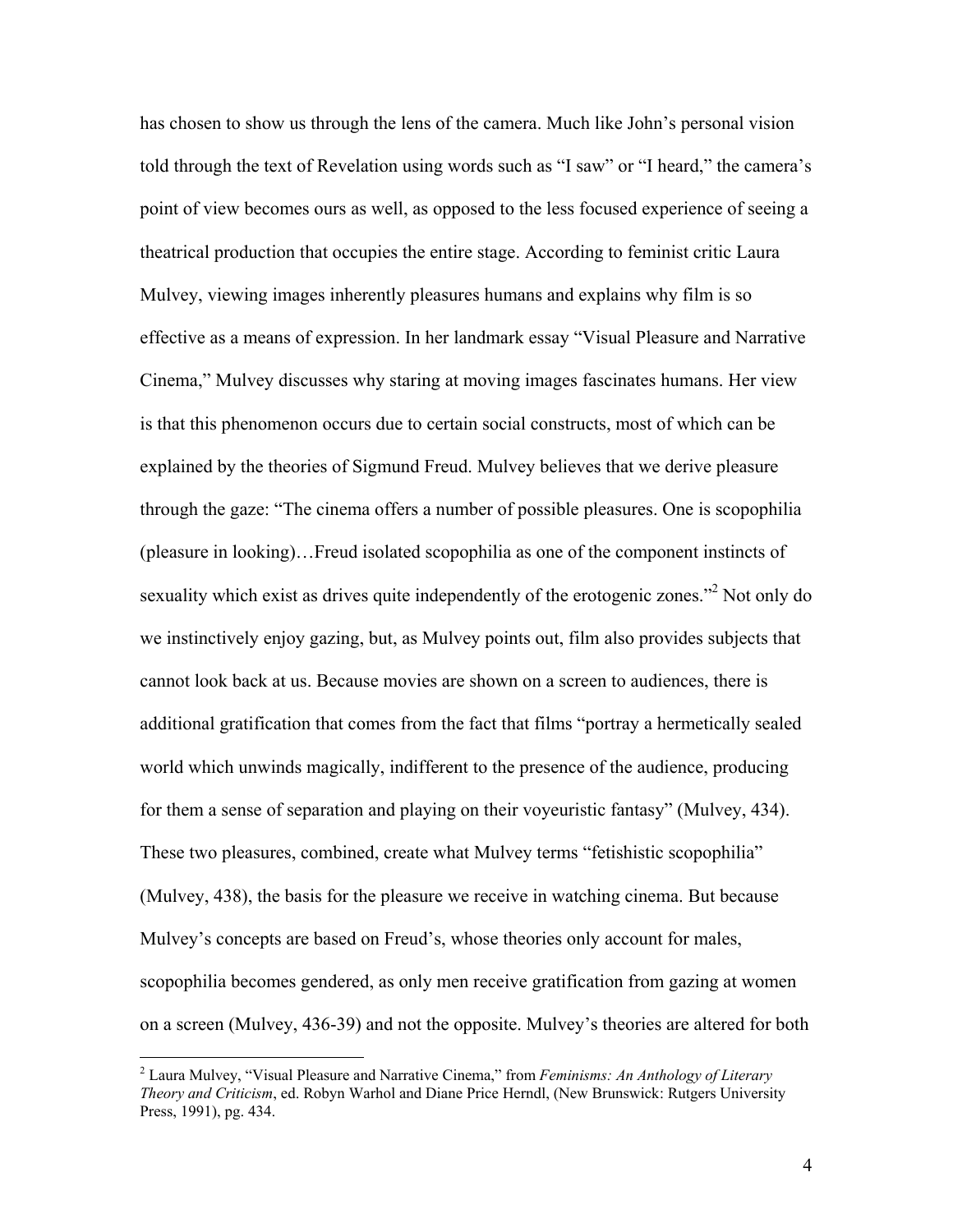male protagonists in Taxi Driver and Videodrome who find women to gaze at and actually end up interacting with them. Network takes Mulvey's ideas in a different direction, as the main female character becomes the object (as her life comes to resemble a television program) of her own pleasurable gaze.

By applying Mulvey's theories to the text of the Revelation of John, one can understand John's effectiveness in grabbing his readers' attention. Rather than educate his audience through a parable or narrative tale that teaches a lesson, John understands that a more effective method to warn readers of the approaching end is to use the imagery painted by his words. In fact, the book of Revelation reads as if it had been presented to John (and, in effect, to us as well) on a screen as a series of moving images. For example, the book begins at the point when John first hears a voice commanding him to write everything down. But this is no ordinary voice. John uses aural language to transport readers directly into his experience: "And I heard behind me a loud voice like a trumpet saying, 'Write in a book what you see'" (Revelation 1:10-11). At this point, John's eye becomes akin to a lens as we follow his gaze in a motion that echoes a camera's pan: "Then I turned to see whose voice it was that spoke to me, and on turning I saw seven golden lampstands, and in the midst of the lampstands I saw one like the Son of Man, clothed with a long robe and with a golden sash across his chest" (Revelation, 1.12-13). John's language explicitly guides us to look at these vivid images in order for readers to visualize the scene. But because the images are textual and not specifically visual, John plays on our imaginations, personalizing Revelation and allowing readers to recreate his surrealistic monsters as their own individual demons, making them even more immediate to John's audience. In film, the concept of mis-en-scene tells us that the images on the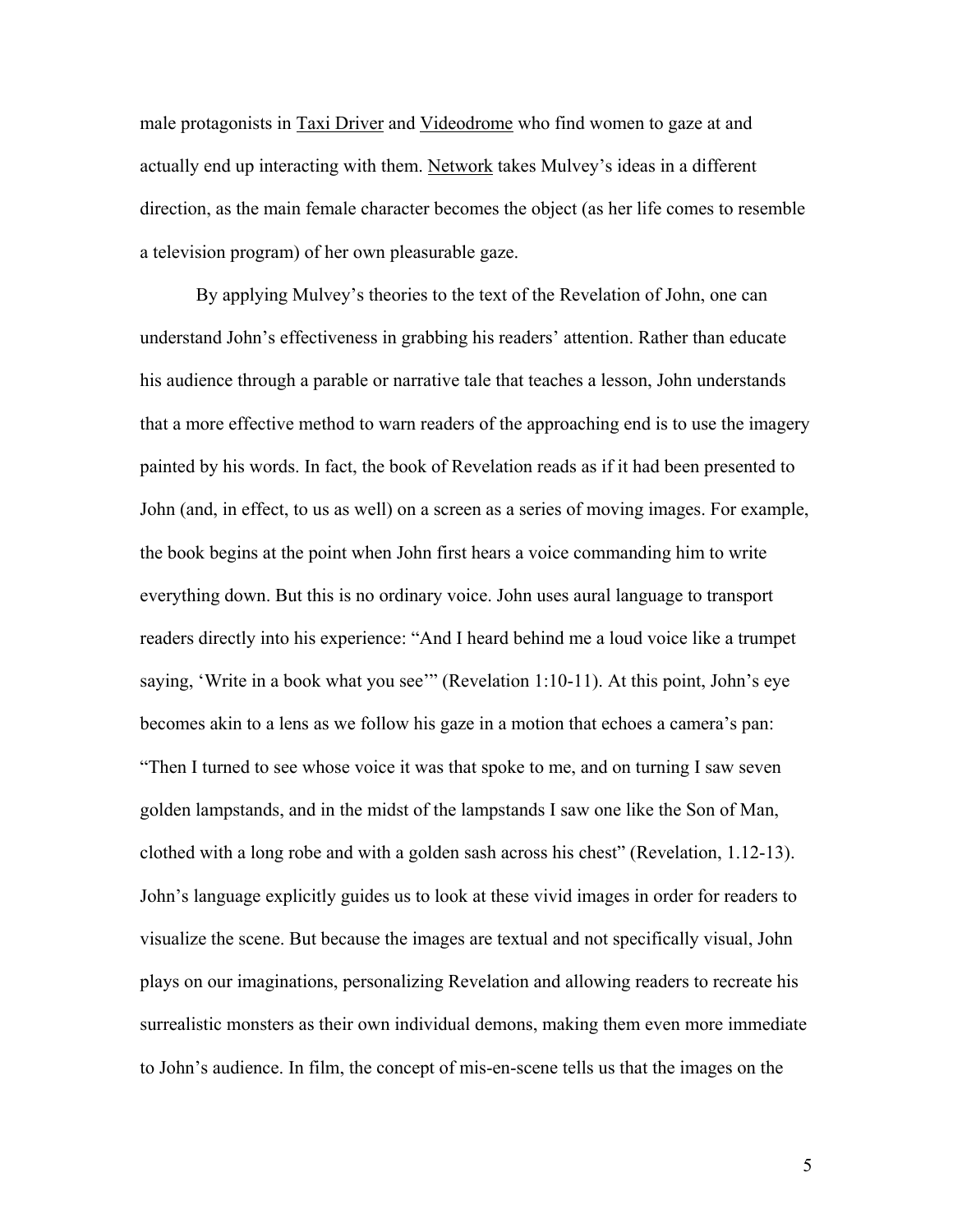screen are open for interpretation. Similarly, Revelation presents its hallucinatory and strange textual imagery to readers for their own analysis, as do the directors of Taxi Driver, Network and Videodrome, each with his own interpretation of Revelation's heroes, beasts and fallen city.

 Film as a physical art form is not only the perfect medium for apocalyptic thought. The content of twentieth century movies, as Ian Christie points out in his essay, "Celluloid Apocalypse," also contains apocalyptic themes as well:

> Does it make any sense to relate [films as] popular entertainments to the tradition of eschatological image-making? I will argue that it does, especially if we recall the beginnings of moving picture entertainment in the 1890s and the extent to which this in itself reflected a new climate of apocalypticism.<sup>3</sup>

As film became a popular mode of expression, it articulated a new  $20<sup>th</sup>$  century fascination with apocalypticism in the same way Revelation gave birth to a genre of apocalyptic literature. Even the process of film becoming a medium can be viewed as apocalyptic since the thought of pictures that moved induced fear in early audiences rather than excitement. Christie goes on to analyze films made during the twentieth century, pointing out that they reflect events in the world such as World War II that are construed as apocalyptic, giving a new definition to the term "apocalypticism." He concludes that film has helped bring John's visions closer to our modern reality and instilled terror in us much the way Revelation presumably did for its original audience:

> If Revelation speaks the language of 'power lust'…then apocalyptic cinema has become the fantasy of power. It has also played an important part in the processes of secularizing and modernizing Apocalypse…the feelings of crisis, decadence and transition characteristic of modernism have been powerfully relayed by cinema (Christie 337-38).

 $\overline{a}$ 

<sup>&</sup>lt;sup>3</sup> Ian Christie, "Celluloid Apocalypse," from *The Apocalypse and the Shape of Things to Come*, ed. Carey, Frances, (Toronto: University of Toronto Press, 1999), pg. 320.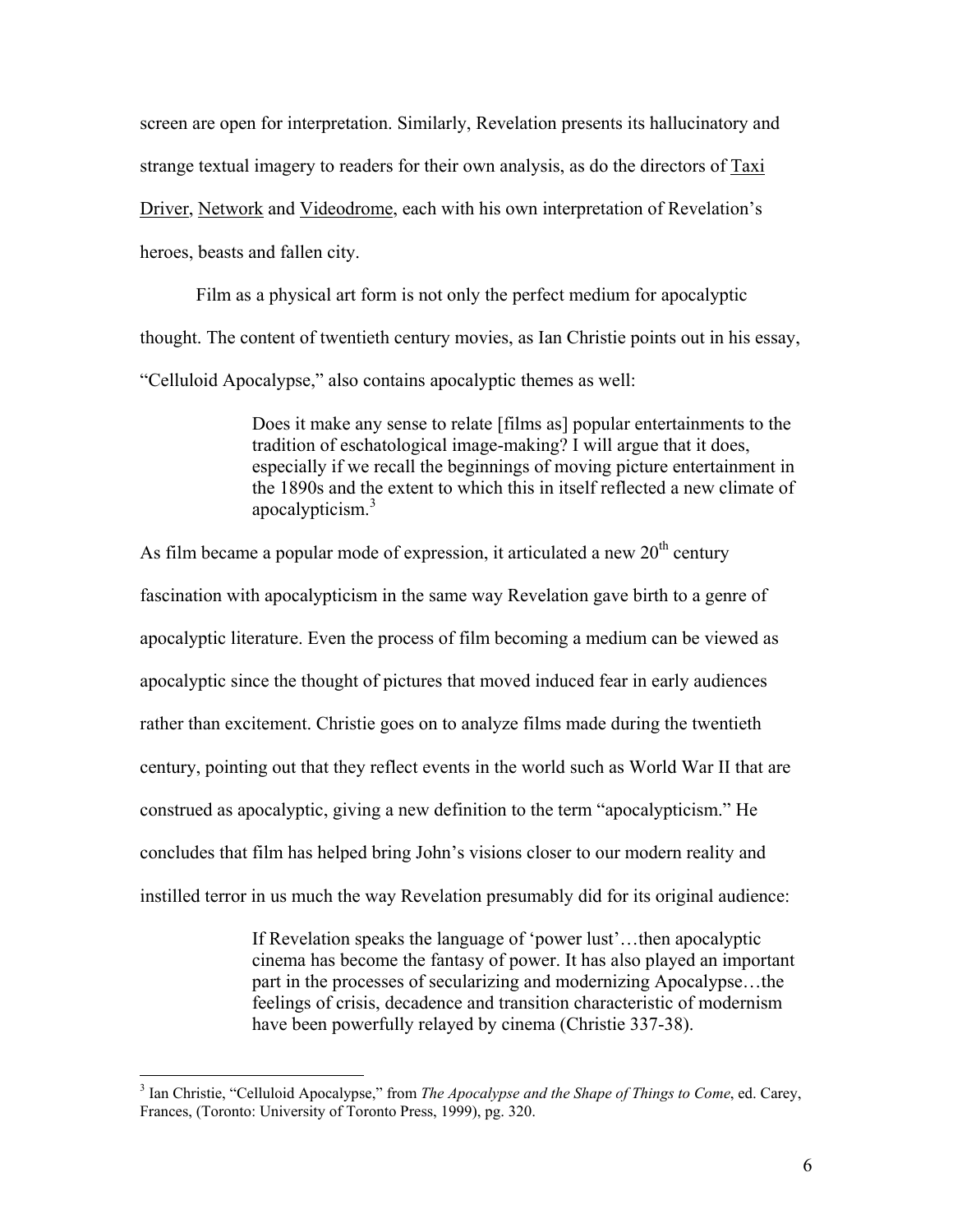The content projected onto the screen reflects a world constantly in flux, which can be perceived as a sign of the final judgment nearing. In addition, Christie's reference to apocalyptic film as "the fantasy of power" reflects Laura Mulvey's concept of fetishistic scopophilia, since audiences fantasize by transferring their dreams onto characters that exist only on a screen.

 If audiences project their personalities onto a screen and take pleasure in gazing at films, perhaps movies have taken the place of reality. French theorist Jean Baudrillard, in Simulacra and Simulation, expresses his own  $20<sup>th</sup>$  century perspective on that very subject. He believes simulacra, in the form of modern media such as television and film, are replacing real modes of expression: "Present-day simulators attempt to make the real, all of the real, coincide with their models of simulation…it is a question of substituting the signs of the real for the real…a programmatic, metastable, perfectly descriptive machine that offers all the signs of the real and short-circuits all its vicissitudes."<sup>4</sup> Baudrillard sees the world coming to an end much like John. But he sees the earth's collapse with machines simulating reality, replacing human beings' experience of "the real." Film fulfills Baudrillard's theories, as both Mulvey and Christie point out, since the medium simulates our fantasies and allows them to play out in front of our eyes. Through Baudrillard's predictions that now appear to have come true, he becomes the modern prophet of the digital age: "[Representation] is no longer anything but operational…it is…hyperreal, produced from a radiating synthesis of combinatory models in a hyperspace without atmosphere" (Baudrillard, pg. 2). Unlike John, who believes that what he envisions will happen soon, Baudrillard explains that the world already

 $\overline{a}$ 

<sup>4</sup> Jean Baudrillard, *Simulacra and Simulation*, trans. Sheila Faria Glaser, (Ann Arbor: The University of Michigan Press, 1994), pg. 2.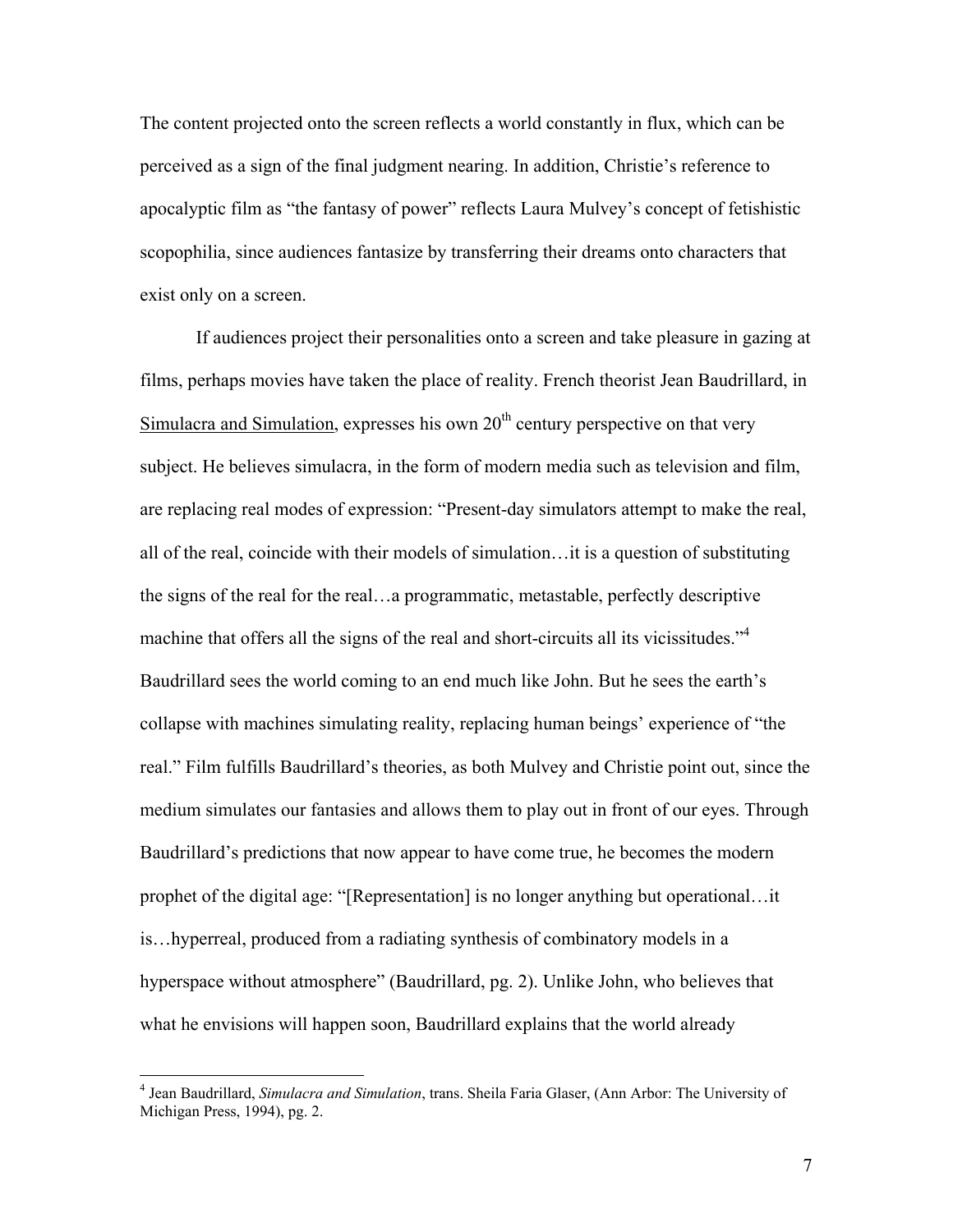experiences the age of simulation. In fact, the directors and writers of these three films echo Baudrillard's prophesies, as they depict a world in which modern media blur the real and hyperreal, leaving us to ponder Baudrillard's vision as a modern parallel to John's revelation.

From the first shot of director Martin Scorsese's Taxi Driver, New York in the 1970's is depicted as a city of sin in need of a redeemer. The opening is a medium closeup of white smoke flowing out of a manhole. In a sudden motion the smoke clears as a taxi, in slow-motion and with its headlights ablaze, drives through the haze, parts the mist and reveals a sleeping city behind it, bathed in street light. Scorsese uses these images to introduce Travis as the savior who will bring order to New York City's chaos. Scorsese uses shots that distort the fluorescent lights of New York City, as colors melt into each other, to show that the city has become a disordered, abstract jumble. The chaos throughout the film is aural as well as visual. As Travis writes in his journal, a buzz of noise cuts through the scene: horns honking, children yelling and radios blaring.

What was once a wealthy and prosperous city is now reduced to dilapidated ruins in which humans lead lives of sin. Travis describes nocturnal New York City as Scorsese's vivid camera shots reflect Bickle's words: "All the animals come out at night. Whores, skunk pussies, buggers, queens, fairies, dopers, junkies, sick, venal. Someday a rain will come and wash all this scum off the streets."<sup>5</sup> Travis' account of New York resembles the angel's description of Babylon in the Revelation of John:

> Fallen, fallen is Babylon the great! It has become a dwelling place of demons, A haunt of every foul spirit, A haunt of every foul bird, A haunt of every foul and hateful beast (Revelation 18:2).

 5 Paul Schrader, *Taxi Driver,* (London: Faber and Faber Limited, 1990), pg. 7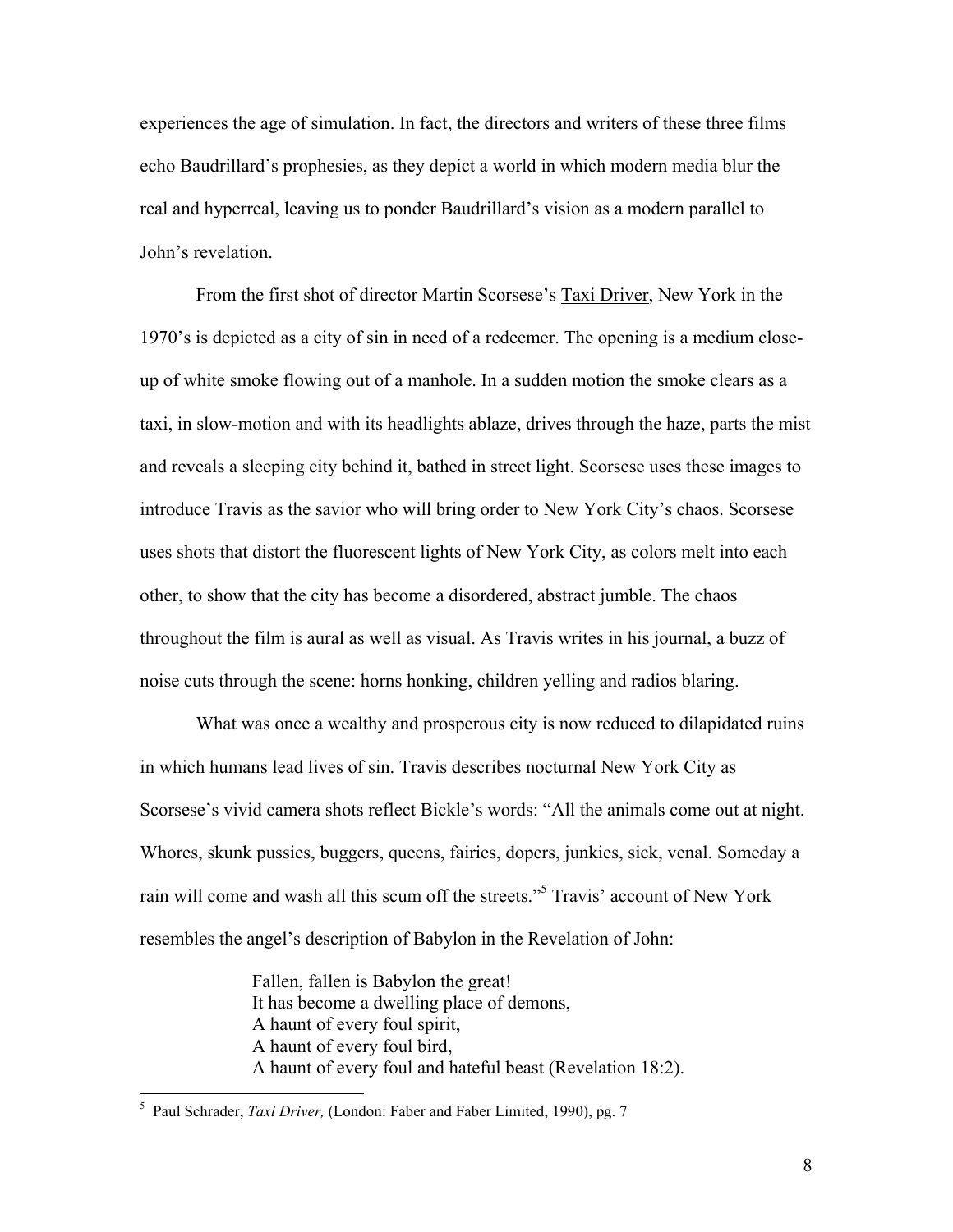To echo Travis' description, Scorsese uses Bickle's words on the soundtrack in voiceover to bring the audience inside Travis' mind: what we see before us is the vision that Travis has of New York City. Scorsese also shows Travis writing in his journal, accompanied by Travis' voice speaking what he writes, reinforcing the director's idea of a personal vision. Travis functions as the chosen apocalyptic "author" of this story much like John, who, as mentioned earlier, was commanded to "write in a book what you see…" (Revelation 1:11). Travis describes the visions that he sees from his cab as he travels through the city at night, sometimes thinking out loud to his passengers: "[This city] is full of filth and scum; scum and filth. It's like an open sewer. Sometimes I can hardly take it. Some days I go out and smell it then I get headaches that just stay and never go away." (Schrader, 28). Scorsese brings this vision to life by converting New York into John's vision of the world, with modern versions of the horsemen War, Hunger, Pestilence, and Death walking the streets, bringing destruction to the world's inhabitants (Revelation 6:1-8). Scorsese uses shots of multi-racial gangs, prostitutes in tight pants looking for customers, and drugged-up men, screaming and wandering aimlessly, followed by close-ups of the disgusted reaction on Travis' face. Travis' expression and voice in Taxi Driver guide the audience through the underbelly of New York City at night.

Beginning with the opening credits, Scorsese uses establishing shots of Travis' eyes, whether reflected in the rearview mirror of his taxi, staring aimlessly at a television or looking into a mirror. Sometimes these eyes are distorted by the colors they see: the red of a traffic light or the blue fluorescent flashing sign of a pornographic movie theatre. The function of these sequences is to show that Travis' view is our point of view, and though his vision is slightly blurred and distorted, he is the visionary who pleads (as he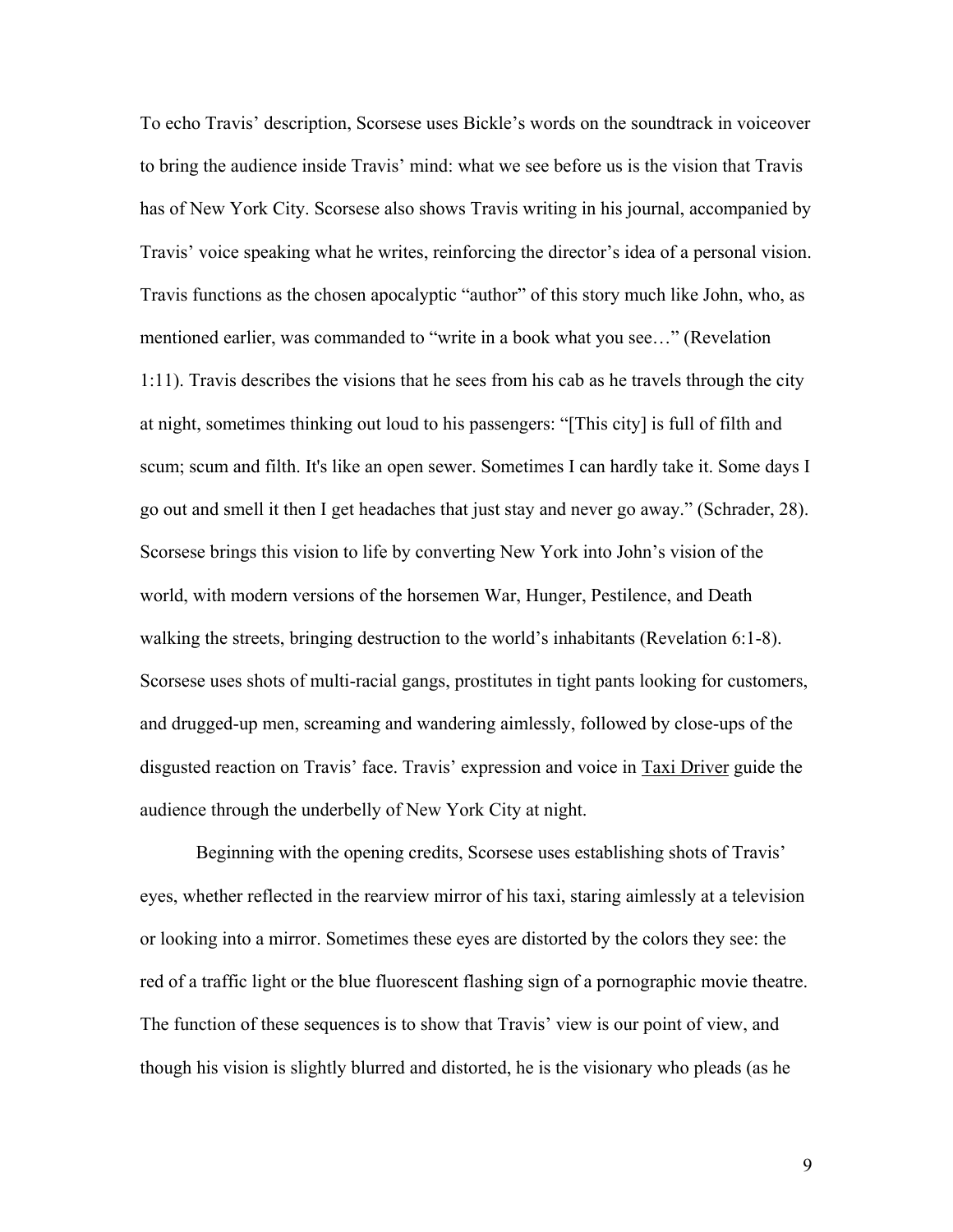does to the politician Charles Palantine, who randomly ends up in Travis' cab at one moment in the film) for someone to clean the streets of the "scum" that he sees. But when Travis decides that he will take on the responsibility of destroying the evil in New York City, he sheds the role of the visionary and becomes the avenging angel.

Travis' physical transformation from passive seer to active avenger combines both the role of the messenger John, and the content of message itself, that God will send powerful angels to judge humans. At the beginning of the film, Scorsese uses a long shot of Travis walking out of the taxi depot. Travis' posture and expression show the audience a man who has no direction, and simply sees the world without being active within it. His back is bent as he sticks his hands in his pockets and his face is blank, with his eyes directed at the ground and his mouth moving neither up nor down. His hair, which will change later in the film, sits limply on his head. Later in the film, as Travis begins to exercise, his hair begins to show some activity, signifying a change in his attitude toward the world. It is cut shorter and even stands up slightly. When Travis finally reaches the moment when he is ready to judge his victims, he sports a menacing Mohawk, one line of hair reaching from the front of his head to the back. He now smiles slightly and his eyes are full of expression, especially in the attempted assassination scene when he almost kills Charles Palantine, a politician Bickle views as the false prophet of Revelation, a beast who "deceives the inhabitants of earth, telling them to make an image for the beast…" (Revelation, 13:14). With Palantine's face plastered all over New York on signs, stickers and billboards, the image drives Travis to believe that the politician is evil and must die. Bickle has effectively placed himself into his own vision; he wants to play a part in changing the images that he sees, and through the shots of Travis' physical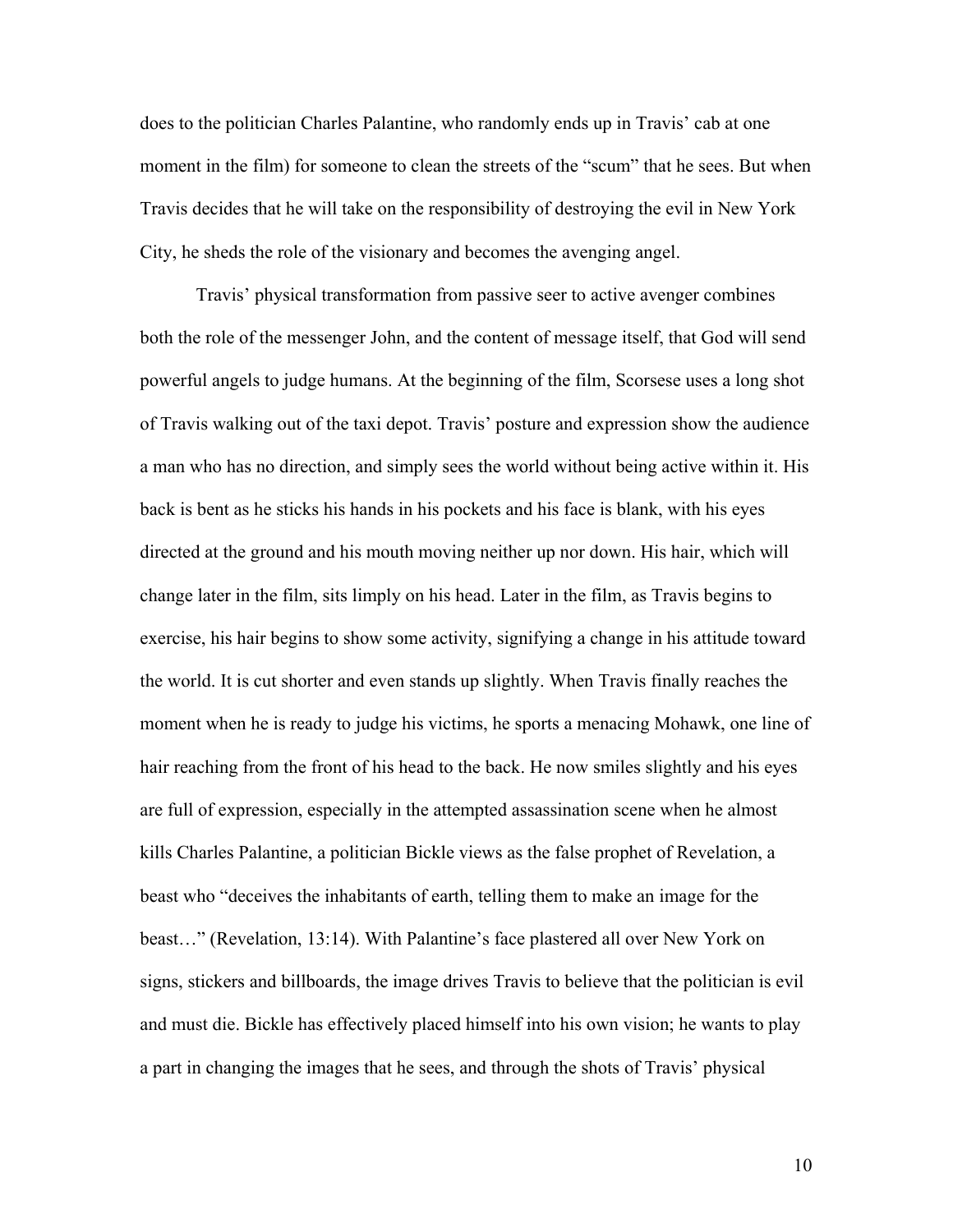metamorphosis, Scorsese illustrates an inactive prophet becoming a vengeful archangel, instilling fear through his appearance and demeanor.

 Before Travis exacts his revenge, he sees one character as worthy of being spared among the "animals" that roam New York City. Iris, a child prostitute in the film, mirrors the role of the Whore of Babylon, as described in John:

> The woman was clothed in purple and scarlet, and adorned with gold and jewels and pearls…and on her forehead was written a name, a mystery: 'Babylon the great, mother of whores and of earth's abominations…' When I saw her, I was greatly amazed (Revelation 17:4-6).

Though the Whore of Babylon is seen as the manifestation of Babylon's sins, Scorsese shows that Iris is actually controlled by Sport, her pimp, as well as her customers. Travis understands that the men who make Iris sin must be destroyed, not the Whore of Babylon herself. Iris is not only the Whore but also the sacrificial Lamb: "Then I saw…a Lamb standing as if it had been slaughtered, having seven horns and seven eyes, which are the seven spirits of God sent out into all the earth" (Revelation 5:6). As the innocent Lamb, representing Jesus Christ, she must be defended by the angel on the white horse. Iris' duality as both the Lamb and the Whore mirrors Travis' double role as visionary and avenging angel. As her name suggests, Iris is closely connected to Travis because she provides him with his clear vision, that he must save Iris and, in effect, the city as well. In Scorsese's version of Revelation, the citizens of the city are responsible for their own sins and cannot stand by and allow the Lamb to be sacrificed for their transgressions.

Iris is a child in adult skin, wearing tight-fitting hot pants that show off her thin legs, and huge, colorful hats. At one moment in the film, she changes her sunglasses from a green pair to blue (another reference to her name), just as Travis sees the world in a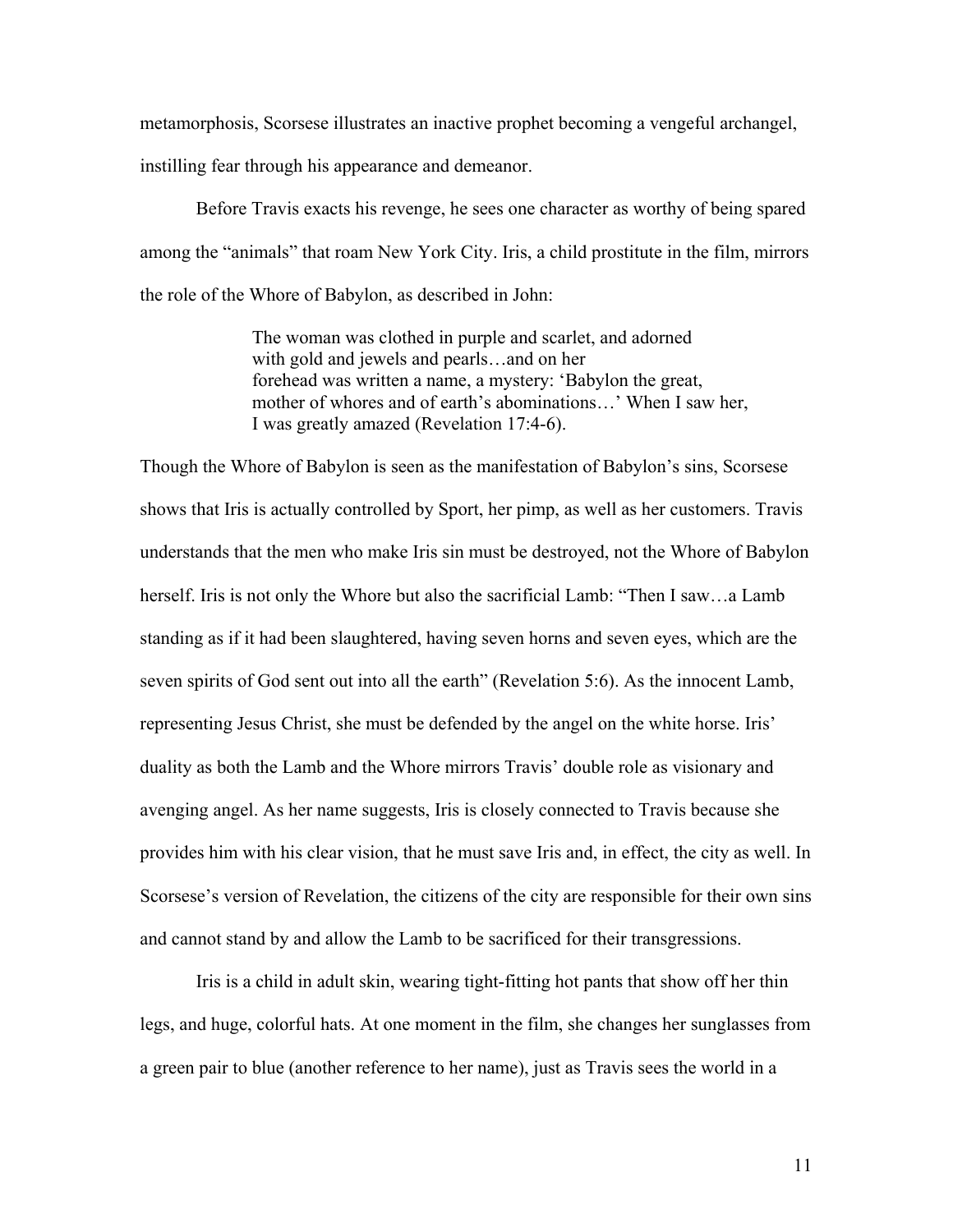myriad of different primary colors. Her given name, like the Whore of Babylon's, is a mystery, as she tells Travis she is called "Easy Lay" (Schrader, 66) instead of her real name, Iris. In terms of Mulvey's filmic universe, Iris, with her flamboyant sexualized clothing, is the perfect example of a female who exists to fulfill male scophophilia: "Woman displayed as sexual object is the *leitmotif* of erotic spectacle: from pin-ups to strip-tease…she holds the look, and plays to and signifies male desire" (Mulvey, 436). The costumes that fit Mulvey's description include a skimpily dressed cowgirl and a bellbottomed disco queen. Though Iris is clearly a "spectacle," Travis goes beyond playing the role of voyeur and literally reaches out to the subject of his gaze to rescue her from being objectified by men.

The climactic scene in the film depicts Travis armed with multiple weapons as he walks into the brownstone brothel where Iris works and murders her pimp Sport, a customer, and the brothel's guard. Here, Travis reflects John's vision of the white horseman: "Then I saw heaven opened, and there was a white horse! Its rider is called Faithful and True, and in righteousness he judges and makes war. His eyes are like a flame of fire…and he will rule [the nations] with a rod of iron" (Revelation 19:11-12, 15). Travis' horse is his cab, and his "rod of iron" his surplus of guns. As Travis enters the building and shoots the guard at the door, Scorsese uses a medium close-up of Travis as he fires his guns, which, like his eyes, are "a flame of fire." Scorsese slows the film down as Travis shoots his victims to show how Travis considers the reason for killing each as he destroys the "animals" he has hated throughout the film one by one.

 The violence in Taxi Driver serves the same function it does in Revelation as Satan is finally defeated: "And fire came down from heaven and consumed [Satan and his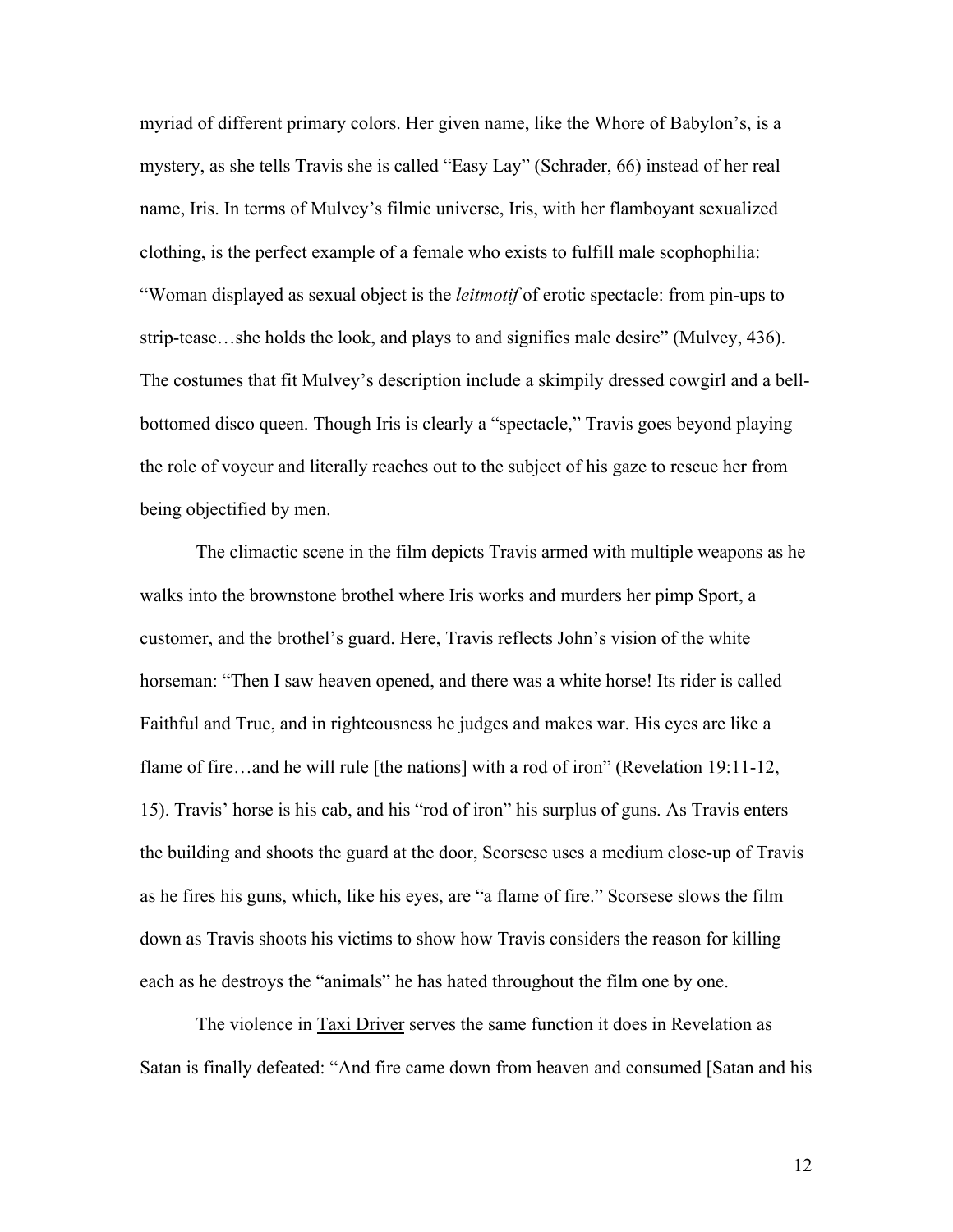army]. And the devil who had deceived them was thrown into the lake of fire and sulfur, where...[he] will be tormented day and night forever and ever" (Revelation, 20:9-10). In using scenes of physical mutilation similar to what occurs in John's text, Scorsese warns viewers that the result of sinful actions is a painful judgment. Travis does not simply kill his victims with one shot during his rampage. They are left alive as he shoots them multiple times, with Scorsese using gruesome shots of the guard's hand being partially blown off or bullets entering Iris' customer's chest, leaving them screaming in pain until Travis executes them. Throughout the film, Scorsese has used shots of Travis pointing a gun at the camera, or effectively, at us. There is even a scene from Travis' point of view, as he stares out a window with a pistol in his hand, trying to find a target to aim at. Perhaps we, the audience, are the "animals" that walk in the streets, and Travis' violence will be directed at us if we continue to live lives of sin.

The final shot of the sequence, as Travis himself passes out, is a tracking shot from the ceiling, effectively a God's-eye view of the post-judgment scene: bodies are strewn, left bloodied and mangled, and the angel himself has been mortally wounded. Scorsese, in using the shot from above, shows us God surveying Travis carrying out His judgment, as if He had given the taxi driver His blessing. Heaven, in Revelation, rejoices at seeing judgment occur:

> After this I heard what seemed to be the loud voice of a great multitude in heaven saying, 'Hallelujah…for [God's] judgments are true and just; he has judged the great whore who corrupted the earth with her fornication, and he has avenged on her the blood of his servants' (Revelation 19:1-2).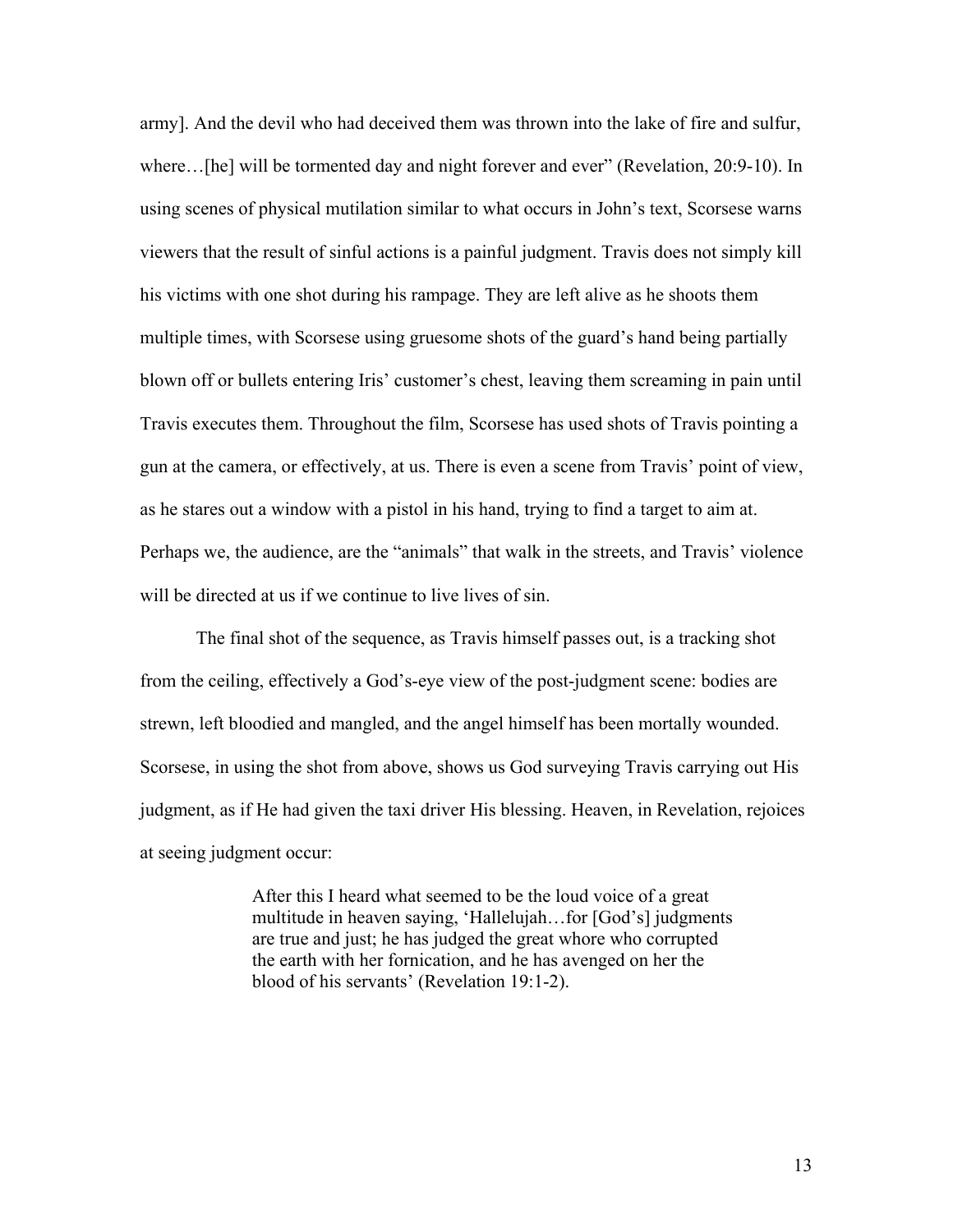Though John describes the Whore of Babylon being burned, Taxi Driver alters John's text since Iris is saved. Scorsese's overhead shot suggests that God deems Travis' violent judgment on Iris' keepers as the acceptable action.

Even stranger, Travis is hailed as a hero for his actions, not arrested as a bloodthirsty murderer, since the corrupt society in New York City completely misunderstands his rampage. But Travis' actions did have purpose, as Travis states, "My whole life has pointed in one direction. I see that now. There has never been any choice for me…there is no escape. I am God's lonely man." (Schrader, 75). He has been chosen by God to pass judgment and act on his visions, making him both a creator, like John, and a destroyer, like the horsemen in Revelation. John was directed by God to look at images and record them, but Taxi Driver shows that visionaries can step into what they see and alter the outcome.

 Another film from this period, Network, alerts audiences to a different evil in their lives: television. Fatherly anchormen on network news shows filter out the chaos of national and world events and package what remains into half-hour programs as news shows engage in a frantic competition for ratings. Director Sidney Lumet and writer Paddy Chayefsky see the inherent contradiction and answer a disturbing question: what happens when the man whom millions of people trust for their daily dose of "the truth" turns out to be an apocalyptic visionary?

 The opening shot of Lumet's movie, like Scorsese's taxi emerging from the mist, brings order to chaos. The first image viewers see is that of four television screens with four news anchors reporting simultaneously. The sound of their voices, combined with four simultaneous images, epitomizes the bombardment of sounds and pictures thrown at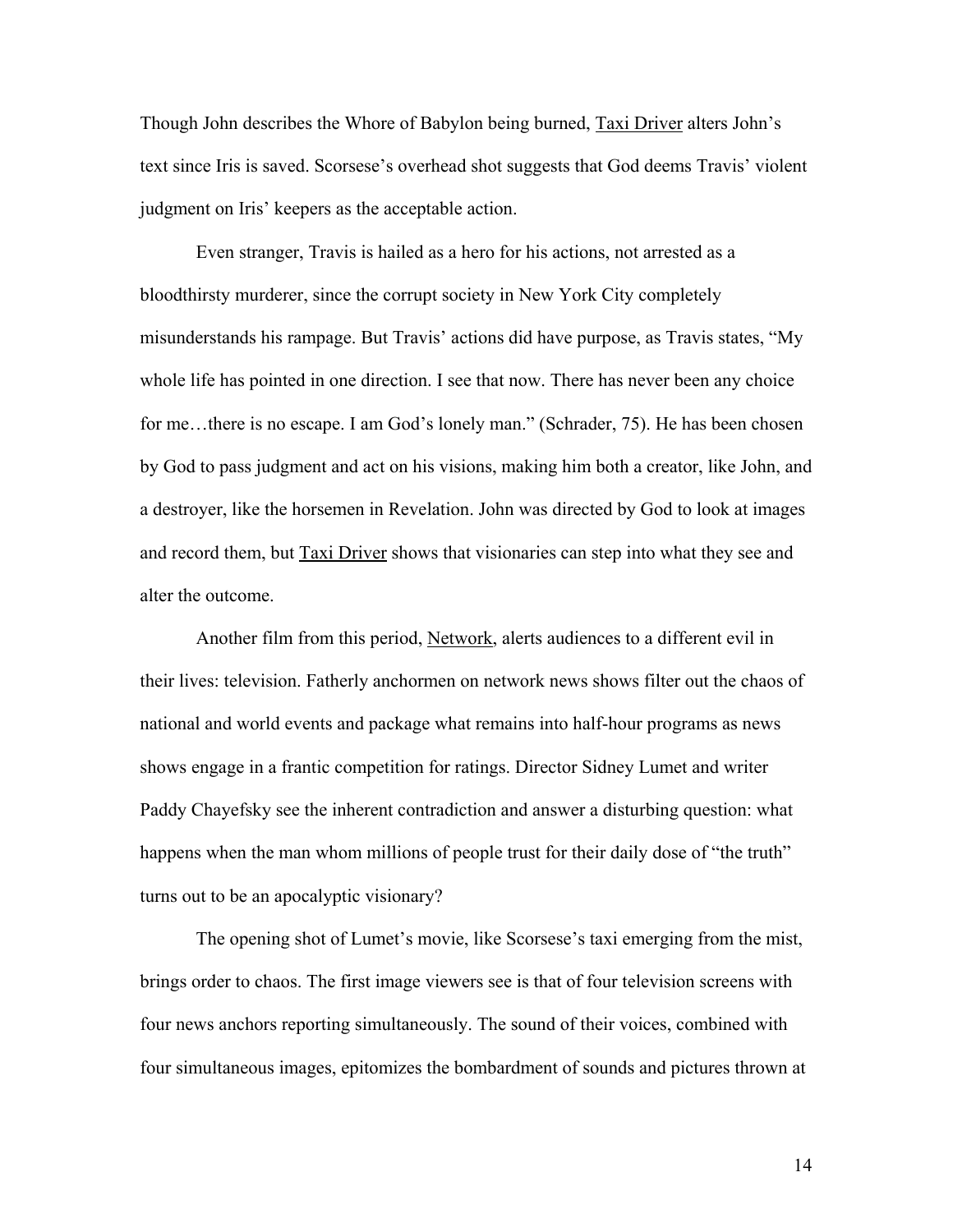us from every channel. Lumet slowly tracks in to focus on one, Howard Beale, a silverhaired man who mirrors the warm, friendly, familiar anchormen on the other screens. Lumet includes a narrator to guide us, a faceless voice that informs us, "This story is about Howard Beale who was the network news anchorman on UBS-TV."6 Lumet's first shot also creates a context for his fictional story; because he is placed next to three actual anchormen, Howard Beale becomes just as "real" as newscasters Walter Cronkite, John Chancellor and Harry Reasoner. Beale is cast as a powerful and famous figure depended upon to deliver the news message. In the same way that sects of Christianity depend on John's account as a true vision of the end, the public views Beale as their own trustworthy secular visionary.

 When Beale is told he will be fired due to poor ratings, he informs viewers he is going to commit suicide and begins a downward spiral that crosses over into the other narrative in Network, that of Diana Christiansen. She is the UBS executive in charge of programming who believes that the future of television is to show American audiences what they really want to see. There are no sitcoms, soap operas or movies-of-the-week in Diana's world. Instead, she wants to create programming around a figure who speaks to the disillusionment of the masses: "the American people are turning sullen. They've been clobbered on all sides by Vietnam, Watergate, the inflation, the depression. They've turned off, shot up, and fucked themselves limp. And nothing helps…[they] want someone to articulate their rage for them." She finds that very person on UBS' nightly news, as the next evening, Beale tells viewers that "he just ran out of bullshit." Rather than being vilified because of his rant on national television, Beale increases UBS'

<sup>&</sup>lt;sup>6</sup> http://www.corky.met/scripts/network.html, visited 11-13 March 2004. Further references to this film, which is not available in published form, are to this source.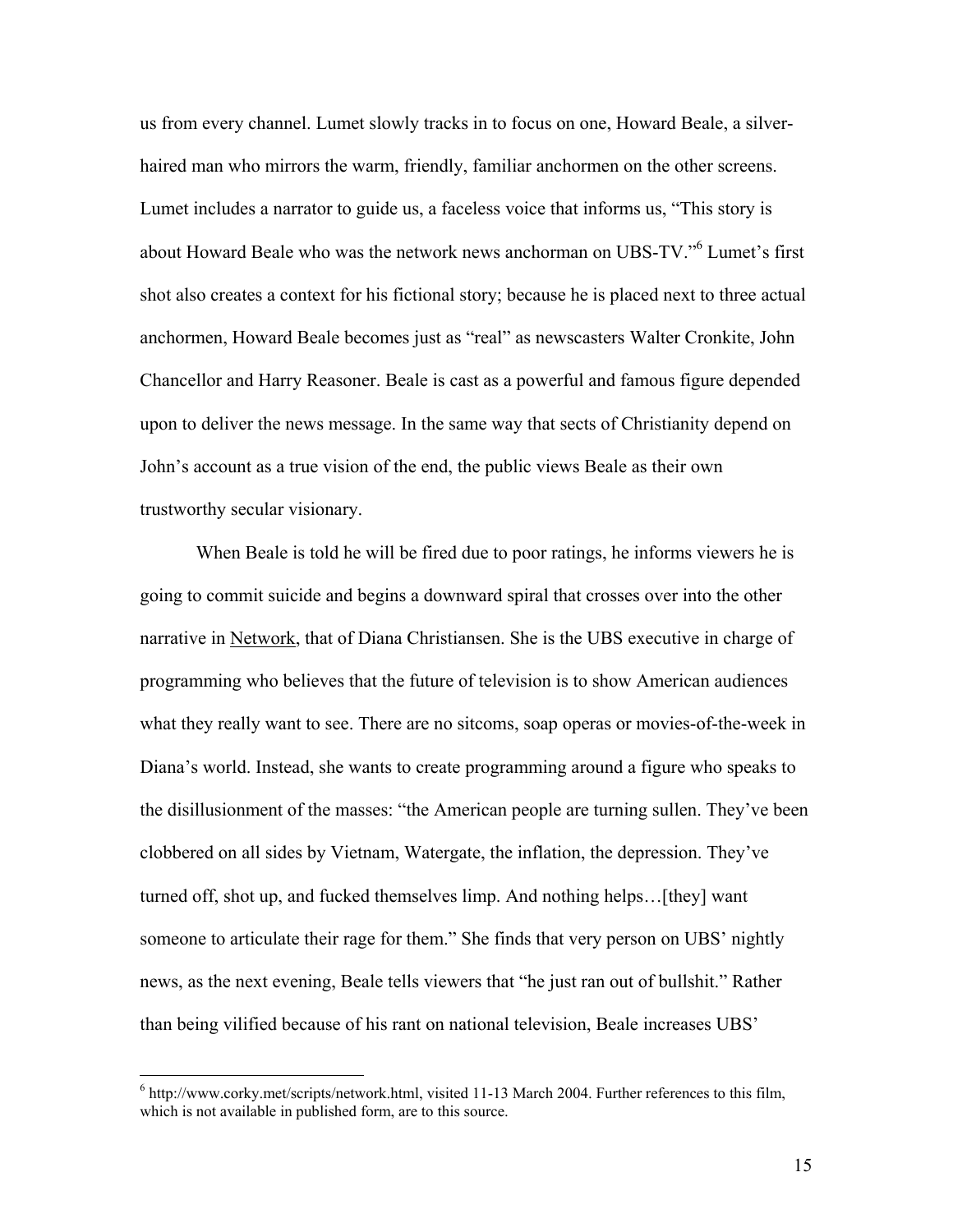ratings and Diana decides to let him serve as "a latter-day prophet, denouncing the hypocrisies of our time." Almost overnight, Howard Beale is converted from newscaster to visionary.

Diana Christensen isn't the only high power who wants to make Beale a prophet. In a chilling scene minutes later, Lumet shoots Beale wide awake in his bed, apparently talking to no one: "I can't hear you. You'll have to speak a little louder…you're kidding. How the hell would I know what the truth is?" Beale hears voices that tell him to report "the truth" to his viewers as a personal revelation from a higher being, exactly like John's from God. John swears that God has handed the vision directly down to him and that he is simply a messenger: "And [God] sent forth his angel and presented [it] in signs through him to his slave John who bore witness to the word God gave…" (Revelation 1:1-2). On the news that night, Beale does the same as he informs the audience he has been chosen to tell them the truth: "Last night, I was awakened from a fitful sleep at shortly after two o'clock in the morning by a shrill, sibilant, faceless voice [which said] 'I want you to tell the people the truth, not an easy thing to do…don't worry about the truth. I'll put the words in your mouth.'" This voice explains to Beale that he is an extremely powerful figure with the American people. When Howard questions the voice as to why this is so, the response is simple: "'Because you're on television, dummy!' " Clearly, television is now equated with scripture as the best possible medium through which the masses are able to receive the word of God as delivered to his messenger.

 Though the staff at UBS thinks Howard Beale has gone insane, Lumet shows the audience there is a higher power at work, adding special effects straight out of Revelation. As thunder crashes in the middle of the night, Beale wakes up on a friend's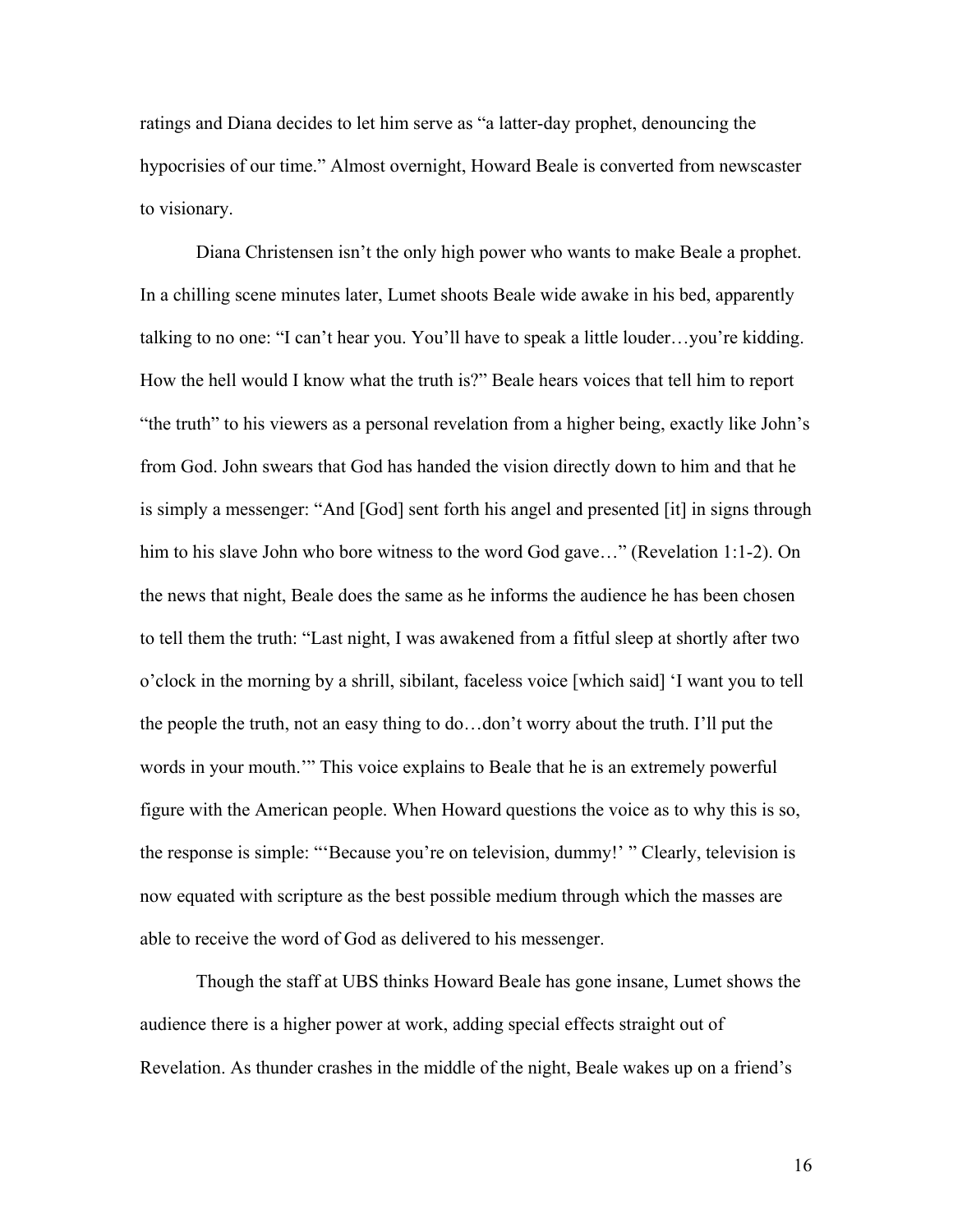couch speaking in tongues, grunting and mumbling to himself. As if in a trance, he walks to the closet where he gets his overcoat, puts it on over his pajamas and exits. When Beale shows up at UBS, Lumet uses a long shot of him walking through the rain, taking small aimless steps, as if he can't control where he is going, and talking to himself. Lumet cuts to Beale walking into UBS as the guard greets him. Beale's response reveals his state of mind: "I must make my witness." He has become John, as the spirit has literally moved him to report what he has heard and seen to the people. When Beale sits down in front of cameras, looking, as Chayefsky describes, "obsessed…gaunt, haggard, red-eyed with unworldly fervor…manifestly mad," he is finally ready to deliver the truth to his audience.

Beale's message begins by telling viewers that he is not going to correct the world around them. Rather, he calls the nation to action by inciting them:

> I don't have to tell you things are bad. Everyone knows things are bad. It's a depression. Everybody's out of work or scared of losing their job, the dollar buys a nickel's worth, banks are going bust, shopkeepers keep a gun under the counter, punks are running wild in the streets, and there's nobody anywhere who seems to know what to do, and there's no end to it…we sit in the house…and all we ask is please, just leave us alone in our own living rooms…well, I'm not going to leave you alone.

Like Travis Bickle from Taxi Driver, Beale sees the world in its dirty chaos that no one wants to clean up. Beale's solution, however, is not to destroy the filth in Babylon himself, but to verbally assault viewers, screaming at them to fight back and correct the world themselves: "I don't want you to riot. I don't want you to protest…I want you to get up now…Right now. I want you to go to the window, open it, stick your head out and yell: 'I'm as mad as hell, and I'm not going to take this any more!'" Lumet cuts to a shot of a UBS news executive and his family opening their window to see if anyone is yelling.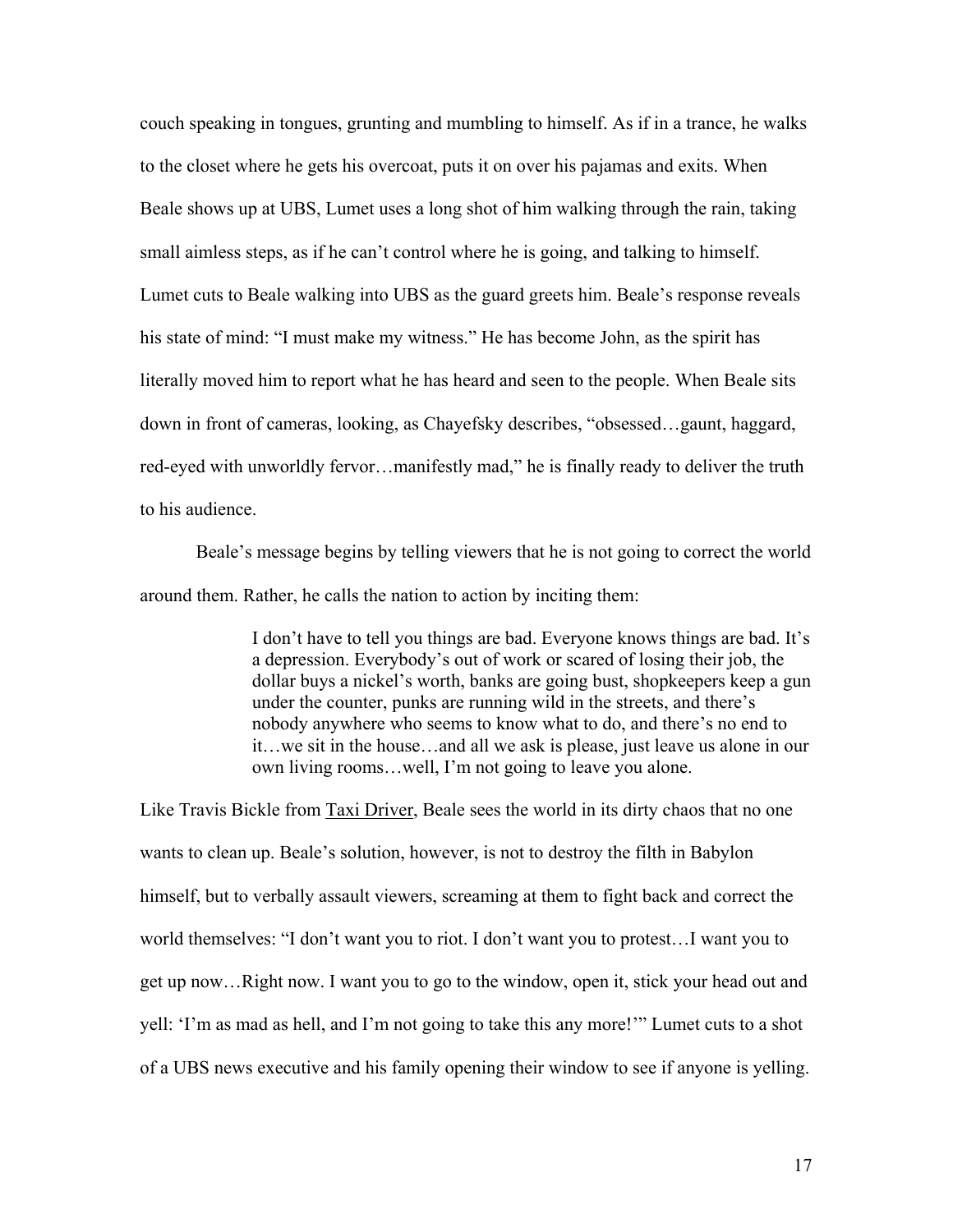Sure enough, one by one, people throughout the neighborhood open their windows and begin to rant. The thunder gets louder with every shout, and the scene finally ends in a chaotic cacophony of the storm and the thousands of citizens yelling out their windows. This moment in the film parallels the sounds of divine intervention reported in Revelation, during which episodes of heavenly power are accompanied by thunder and lightning coupled with the sound of voices: "And out of the throne there are proceeding lightnings and voices and thunders" (Revelation 4:5). The thunder confirms that Beale has indeed been chosen to carry a divine message to America.

In the hands of Diana Christiansen, "The Network News Hour with Howard Beale" shows how a modern prophet who articulates the rage of Americans can be marketed as a ratings-grabbing television host. The opening shots of Beale's show make a mockery of Beale's mantra. A deep-voiced announcer, over a game show-like theme song, asks a studio audience how they feel. In unison, they all shout back, "happily" according to Chayefsky, "We're as mad as hell, and we're not going to take this anymore!" Beale's vision, packaged by Christiansen's eye and ear for marketing, has been reduced to a catchphrase, the kind that could be printed on a t-shirt and sold to millions. In addition, a show that calls itself a "news hour" has become a sideshow, complete with Sybil the Soothsayer, Miss Mata Hari, and "the mad prophet of the airways, Howard Beale!" In fact, Beale's first rant on this program derides the very show on which he preaches: "Television is not the truth! Television is a goddamn amusement park, that's what television is! Television is a circus…we're in the boredom-killing business! If you want the truth, go to God, go to your guru…" The irony here is that his own show is "a circus" yet is advertised as a man telling people the truth. And according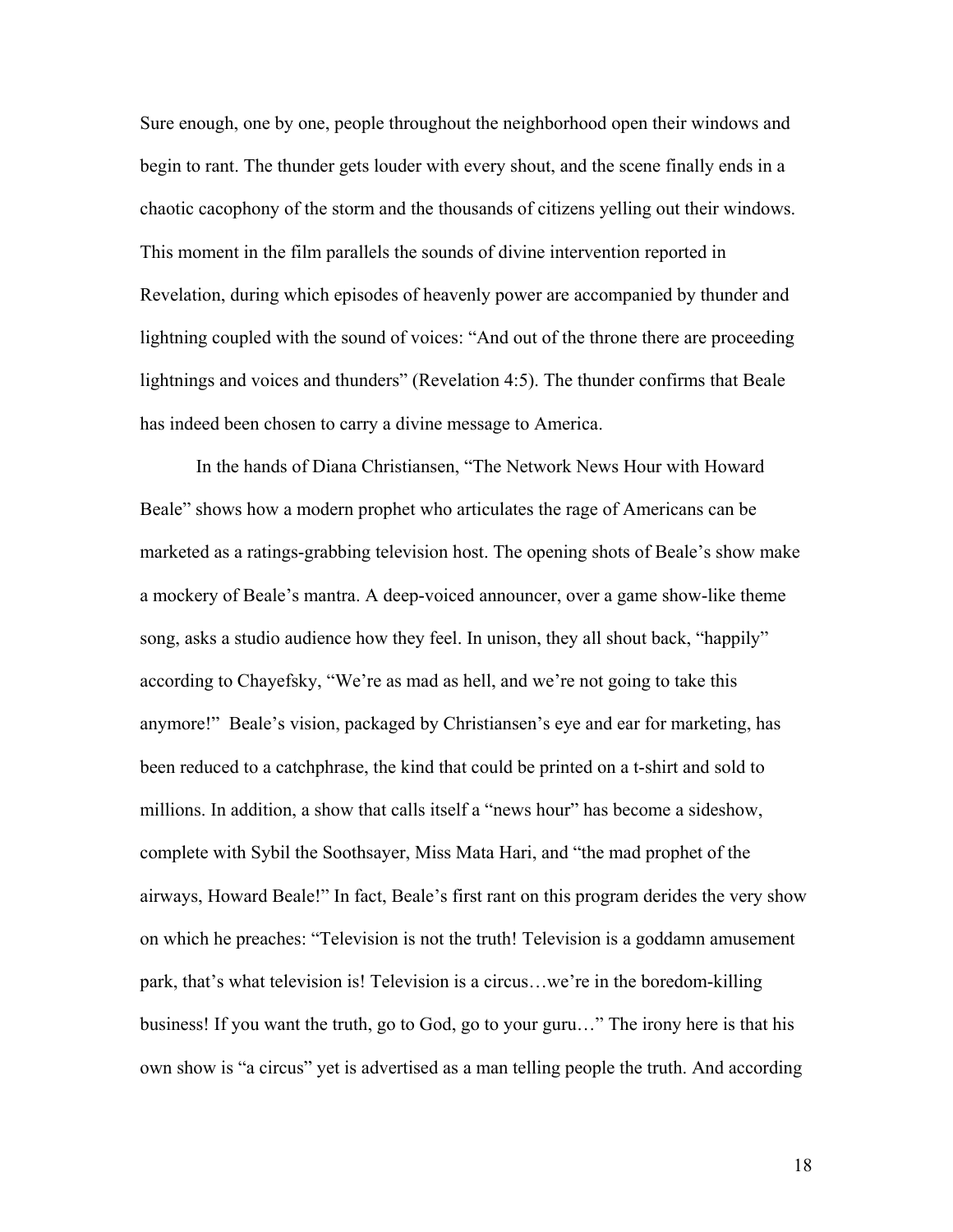to the ratings, people follow him as a god or a guru, just as millions literally believe the words of Biblical prophets warning that the end is near.

At this point in Network, Baudrillard's conception of mass media as simulators begin to play out: "The media carry meaning and countermeaning, they manipulate in all directions at once, nothing can control this process, they are the vehicle for the simulation internal to the system and the simulation that destroys the system…" (Baudrillard, 84). Howard Beale and Baudrillard both preach that television and the news media simulate the truth to viewers beyond the role of entertainment. As other characters show throughout the rest of the film, mass media does more than take control of audiences. Howard Beale's news show becomes, as Baudrillard explains, a "producer[s] not of socialization, but of exactly the opposite, of the implosion of the social in the masses" (Baudrillard, 81). In Network, Beale reduces the masses to an angry mob.

Once Howard Beale is permanently under the control of UBS as their resident angry prophet, Lumet then focuses on Network's second visionary, Diana Christiansen. As her first name suggests, she is an extremely powerful UBS goddess figure on the hunt for ratings. But "Christiansen" can also be read as "Christian son," suggesting that Diana is also imbued with male characteristics as well as religious fervor for her work. During a long, romantic montage with her lover, Max, she dominates him, as he never speaks a single word throughout the entire sequence. From a walk on the beach, to a romantic Italian dinner, and finally throughout their (brief) intercourse at a hotel, Diana is the only person who talks. Even in the throes of passion, Christiansen never takes her mind off of the network, screaming about her problems with the F.C.C. as she climaxes quickly, much like a man who stereotypically ejaculates prematurely. Max confirms that Diana's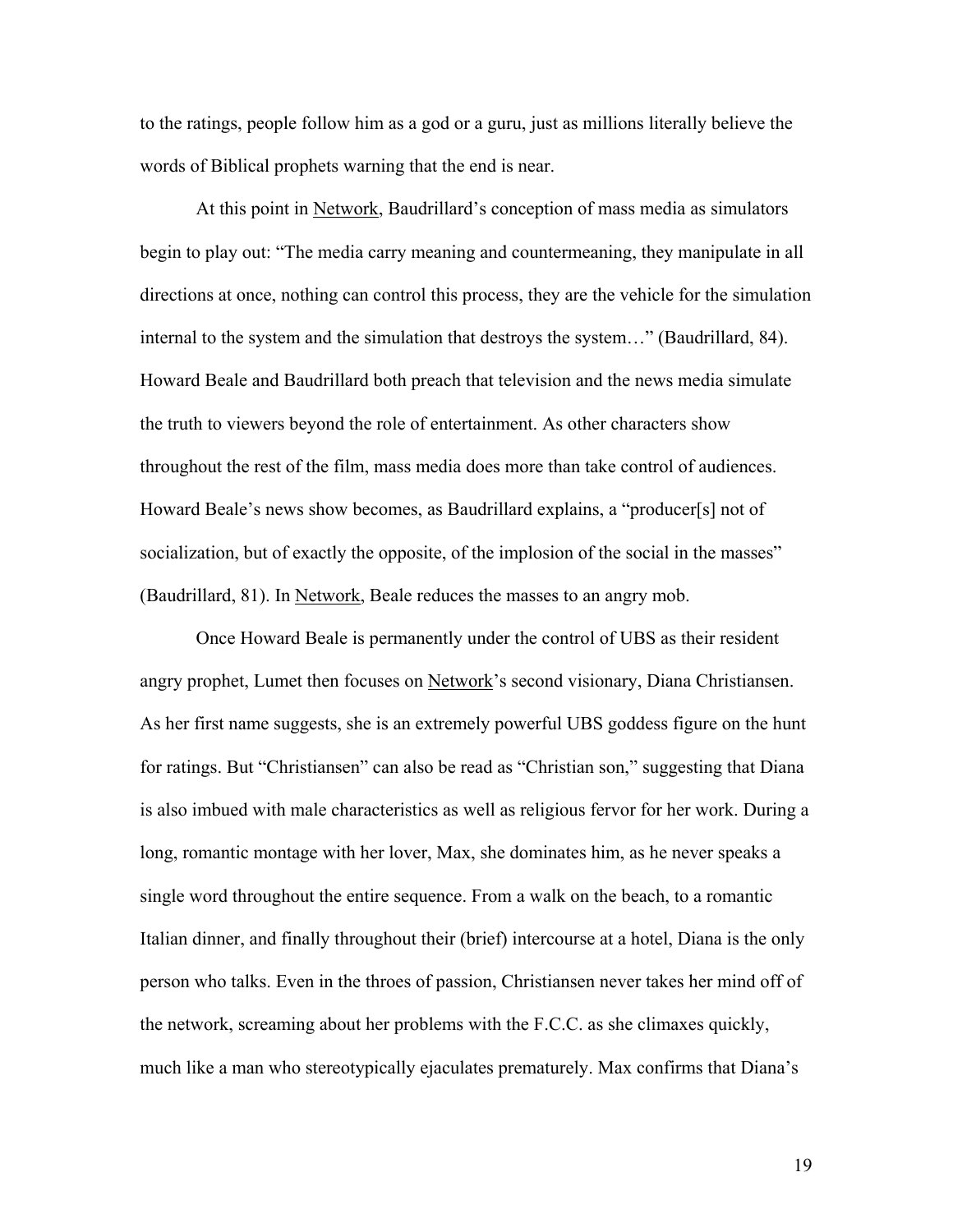view of the world is indeed tunnel vision later in the film: "You are television incarnate, Diana, indifferent to suffering, insensitive to joy. All of life is reduced to the common rubble of banality…you even shatter the sensations of time and space into split-seconds and instant replays." Max's description of Diana alters Mulvey's concepts because Diana becomes both the object and the objectified in Mulvey's theory. Since Diana takes so much pleasure out of television (as we see in her sex scene) while simultaneously blurring herself and TV together, she receives gratification both from gazing and acting as the subject of her own stare. Christiansen and Beale as well are unable to save themselves from the grasp of television, which ultimately controls every facet of their **lives** 

But is Beale really seeing only the visions sent to him in his dreams? When he tells audiences that the company that owns UBS, the Communications Corporation of America, is being sold to Arabs, CCA's owner, Mr. Jensen, takes the haggard newscaster into a conference room and becomes the third of Network's trinity of visionaries. Jensen knows that Beale will only listen to him if the owner presents himself as God feeding Beale another of his midnight visions. Closing the curtains and dimming the lights, Jensen delivers his words in a deep, loud voice. "Light [shoots] out from the rear of the room, spotting Jensen on the podium…" the script explains. Lumet uses a long shot of Jensen from Beale's point of view as the CCA owner appears to tower over Beale, becoming God. Jensen shouts, "You have meddled with the forces of nature, Mr. Beale…there is only one holistic system of systems…it is the international system of currency that determines the totality of life on this planet! That is the natural order of things today!…and I have chosen you to preach this evangel, Mr. Beale." In Lumet's shot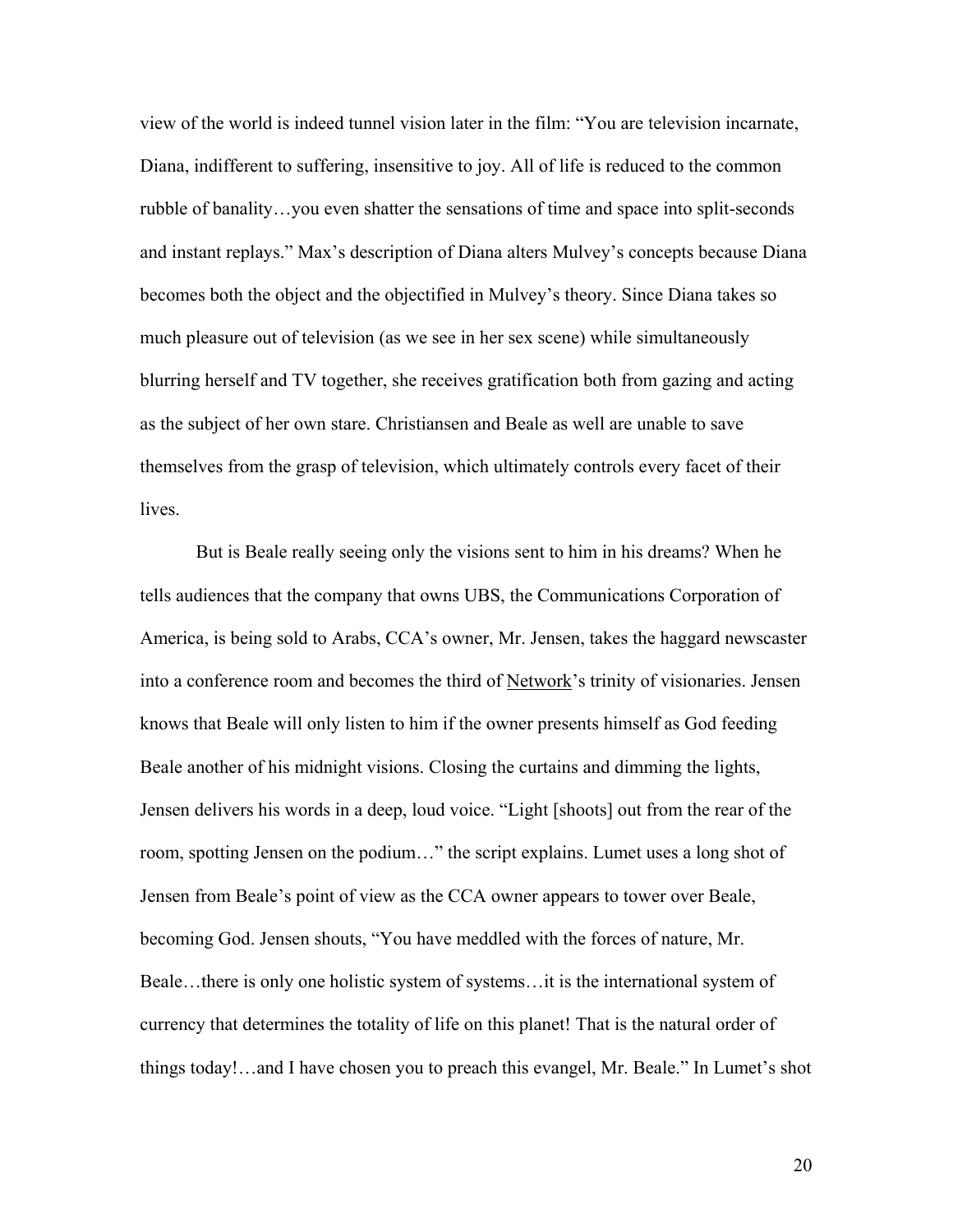of Jensen, we actually see John's description of God come alive, as the lamps that line the long desk in the conference room mirror the "golden lampstands…and in the midst of the lampstands someone like a son of man" (Revelation 1:12). Lumet's direction of Jensen makes his voice "as the sound of many waters" and "his eyes as a fiery flame" (Revelation 1:14-15), transforming the character in this scene into Network's version of the vengeful, angry God of Revelation.

Throughout the film, Lumet has created a network of visionaries, each trumping the other. According to the most powerful figure in the film, Jensen, money runs our world, not ideas. In response to being "chosen" by Jensen, Beale wonders once again, "Why me?" Naturally, Jensen repeats the words of the voice in Beale's first vision, responding, "Because you're on television, dummy. Sixty million people watch you every night of the week, Monday through Friday." Beale has truly reached the height of his apocalyptic visions, at one point yelling, "The final revelation is at hand! I have seen the shattering fulgurations of ultimate clarity! The light is impending! I bear witness to the light!" After his meeting with Jensen, Beale is so lost in his religious trance that he believes Jensen is "the face of God." In Network's world of television, Jensen's response says it all: "You might just be right, Mr. Beale." But this particular visionary could be another of Revelation's false prophets because he steers Beale, the messenger, away from the truth about the media that could ruin Jensen's powerful empire built on the American dollar.

Once Beale starts to believe in Jensen's view of a world run by money and preaches it to his audience, his anger becomes depression and his ratings drop. Since Beale is now Jensen's puppet, the owner of UBS doesn't want the newscaster-turned-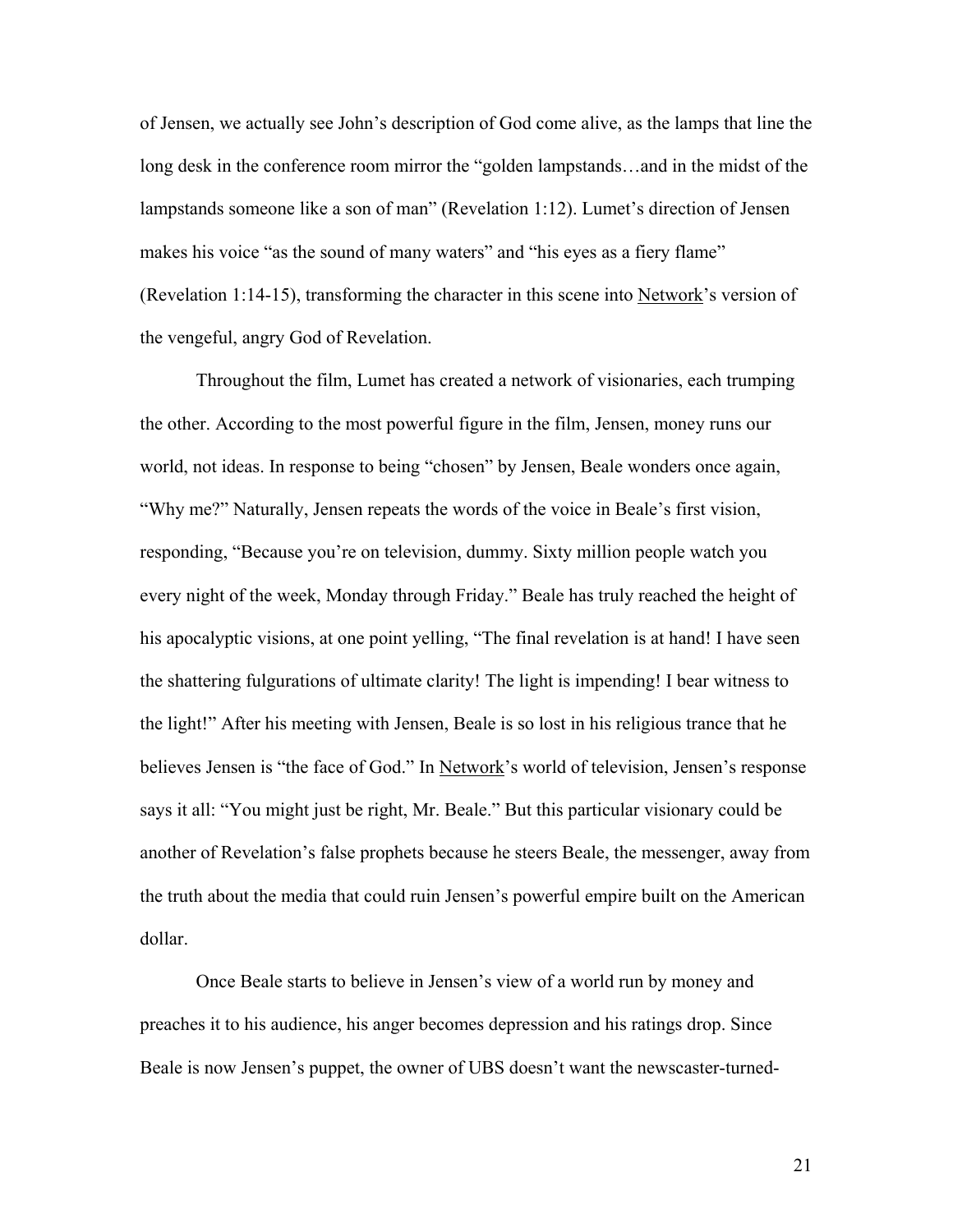visionary taken off the air. Inevitably, Diana's television-obsessed mind comes up with the idea that will increase the ratings of her terrorist reality show while simultaneously getting rid of Beale. The members of the Ecumenical Liberation Army, the stars of Diana's other hit program, enter Beale's studio and assassinate him as he steps out onto the stage. As in Taxi Driver, visions end in violence. Lumet edits the shots such a way that the killing is so sudden we may not even realize it at first. But because we are stuck in the world of television, these images are repeated over and over, as Lumet ends the movie the way it began. The same four screens that once broadcast images of the men who deliver the truth are now replaced with Beale's death played in a loop complete with commercials. The happy sounds of the commercials' jingles mingle with the monotones of reporters speaking gravely. Chayefsky's last line sums up the entirely cynical view expressed by this film, as the narrator tells us, "This was the story of Howard Beale…the first known instance of a man being killed because he had lousy ratings." While we may laugh at the thought, in this twisted tale television really did murder Howard Beale. And because Lumet's ending mirrors its beginning, the film delivers a Biblical prophecy similar to Revelation's: if we continue our current obsession with television, this is what will really happen.

But what if Network were taken a step further, with television physically coming alive to kill humans? David Cronenberg explores the most frightening ramifications of the age of human dependency on television in Videodrome. The film envisions the end of humanity as a blurring of the boundaries that delineate male from female, humanity from machine, and reality from fantasy. While the film makes reference to Revelation, its primary apocalyptic parallel is Baudrillard, who, like Cronenberg, predicts the end of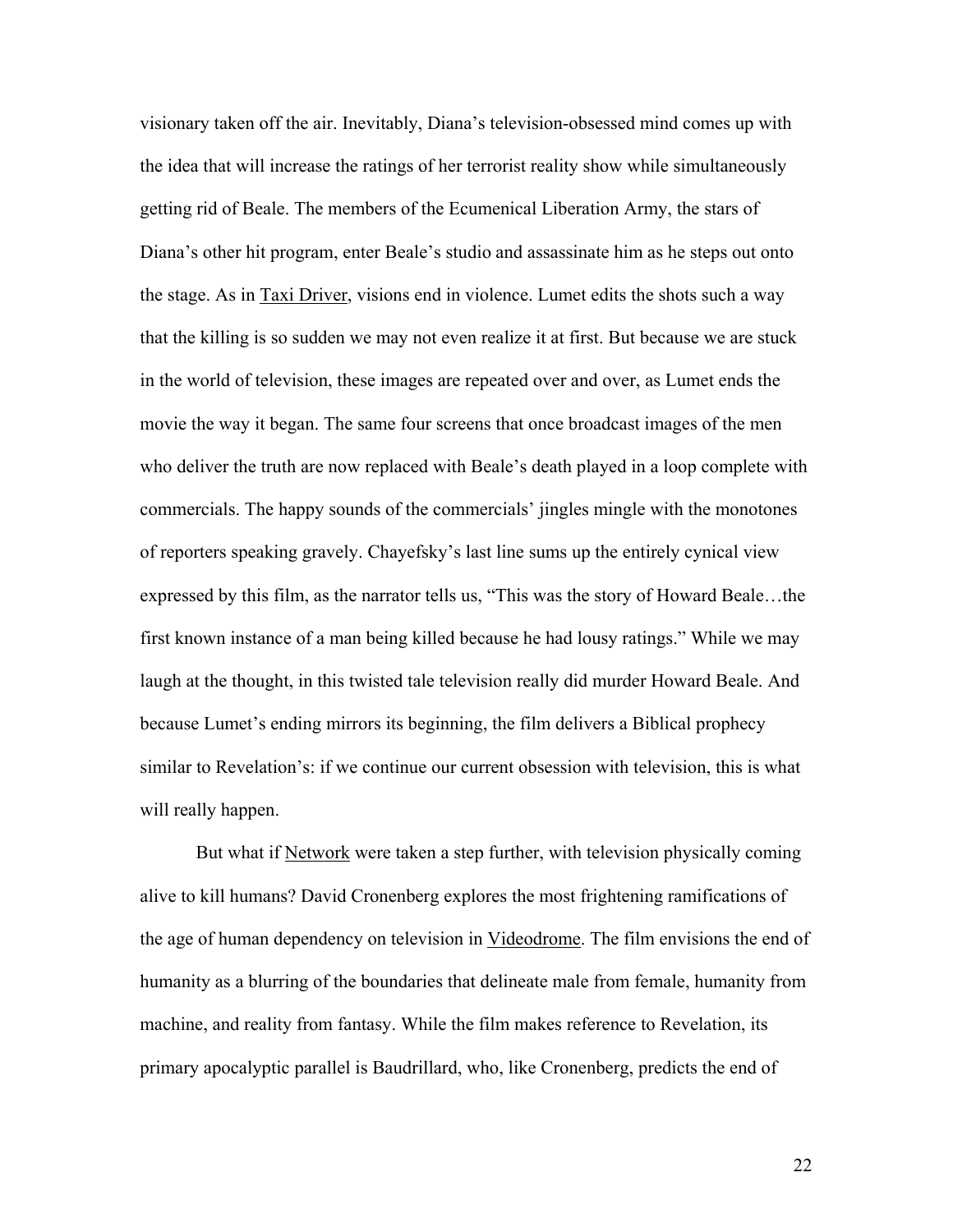humanity as the beginning of virtual reality. Videodrome, in playing out Baudrillard's prophesies, posits the frightening question of whether or not the distinction between real and surreal matters.

The film opens with a hiss of static and an interrupted television signal. The title of the film finally appears through the haze of visual static, like Taxi Driver's phantom taxi parting the fog. Cronenberg cuts to a television station's tagline: "Civic TV: the one you take to bed with you"<sup>7</sup> We then see a beautiful young woman who speaks straight at us, warmly saying "Good morning" and telling us the day's schedule. As the camera tracks out, we see that we are watching television from Max Renn's point of view. From the first minutes of the film, we understand that Renn, the owner of the TV station he watches, is the counterpart of Network's Diana Christiansen. Renn uses television not only as an alarm clock and entertainment, but, more importantly, he literally "takes [it] to bed." He sleeps on his living room couch with his head facing the screen. Because Cronenberg keeps the camera in Max's point of view, we are once again looking through the eyes of its main character, yet another visionary who perceives the world differently than we do.

Civic TV, however, is no ordinary television station; it is neither a typical public access channel high up on the dial, nor is it just "civic." Our first clue that the station is unusual comes when Cronenberg shows us Renn drinking coffee and looking over black and white photographs of an Asian couple having intercourse almost as nonchalantly as if he were reading the headlines of a newspaper. They are stills from a show that Renn is thinking of using on Civic TV. This shot, coupled with our introduction to Renn, enable

 $\overline{a}$ 

<sup>7</sup> David Cronenberg, writer/director, *Videodrome*, 1983. Further references to this film, which is not available in published form, are to this source.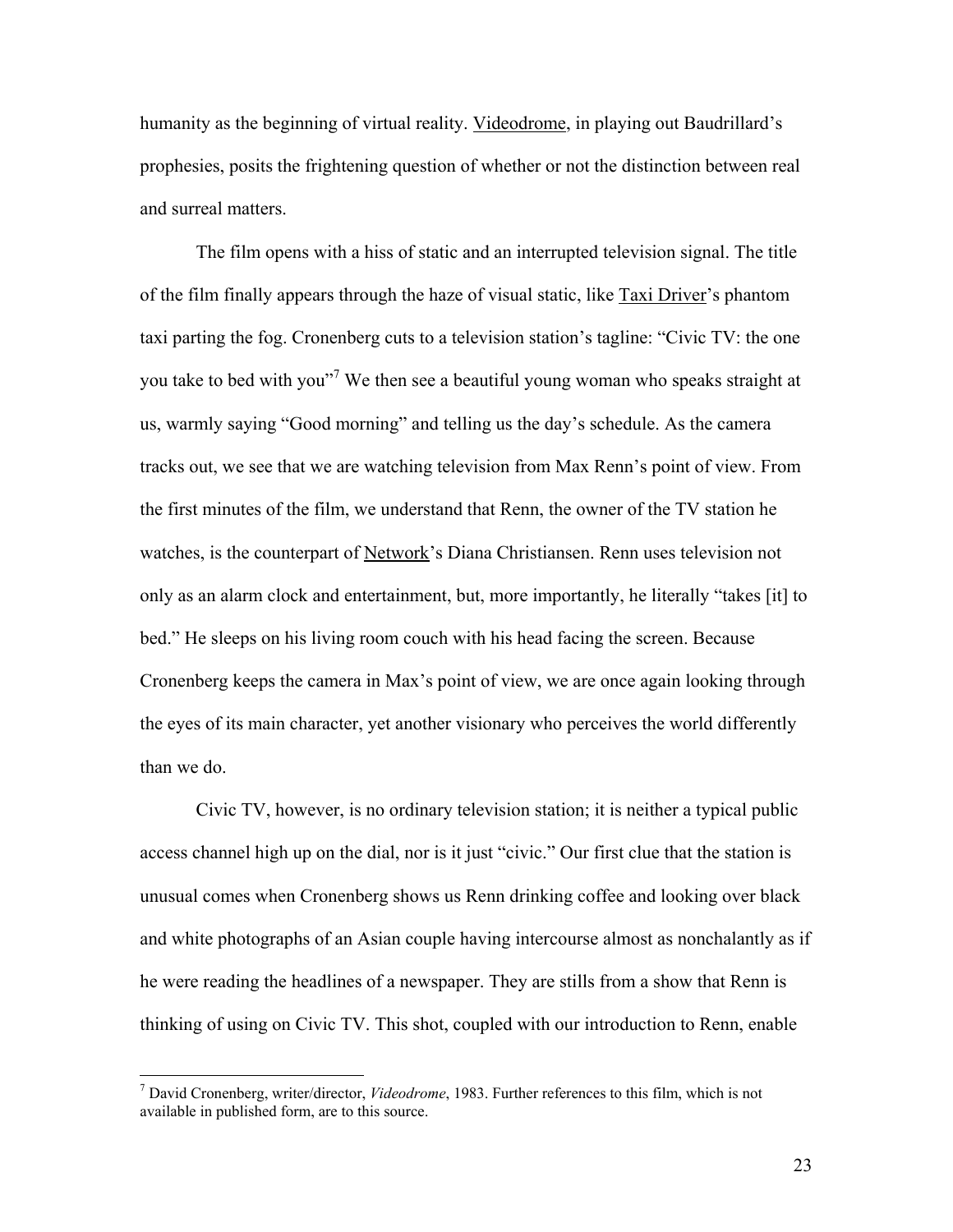us to understand that Renn has a vision. He wants disturbing images in order to "give my viewers a harmless outlet for fantasies and their frustrations. It's socially positive." His idea is to take extreme violence and deviant sex from the streets and put it on a screen for what the film calls "the subterranean market." We are left unsure as to whether Renn truly believes that his channel's purpose is "harmless" since he himself gets so much pleasure out of shocking audiences. This contradiction is the first of many blurred boundaries in the film, as Renn could be either Videodrome's true visionary who believes television cures society's ills, or the false prophet who injects violence and sex more deeply into our culture.

The world of Videodrome is a further depiction of Babylon, as yet another city's underbelly is exposed: "The world's a shithole, ain't it?" Max remarks. Cronenberg portrays the seediest parts of Toronto as the universal, grim urban locale. This is a place where Max holds a meeting at an office in a dilapidated hotel room as a man down the hall screams and curses at his wife and bangs incessantly on their door. Characters who live here practice the same deviant sex Max puts on Civic TV. Unlike Travis Bickle who wants to clean up the streets, Renn throws more trash at the public in his search for a program that portrays as reality: "[a program] that's going to show people what's really going on under the sheets." Cronenberg's own film promotes that same view, as his imagery characters and subject matter attest.

In Renn's quest for " for something...tough" to program for Civic TV, he stumbles upon "Videodrome," a show that depicts a woman stripped naked, tied to a pole and whipped relentlessly by a masked assailant while she screams for her life. This is exactly what Max is looking for: the perfect combination of senseless violence and sex,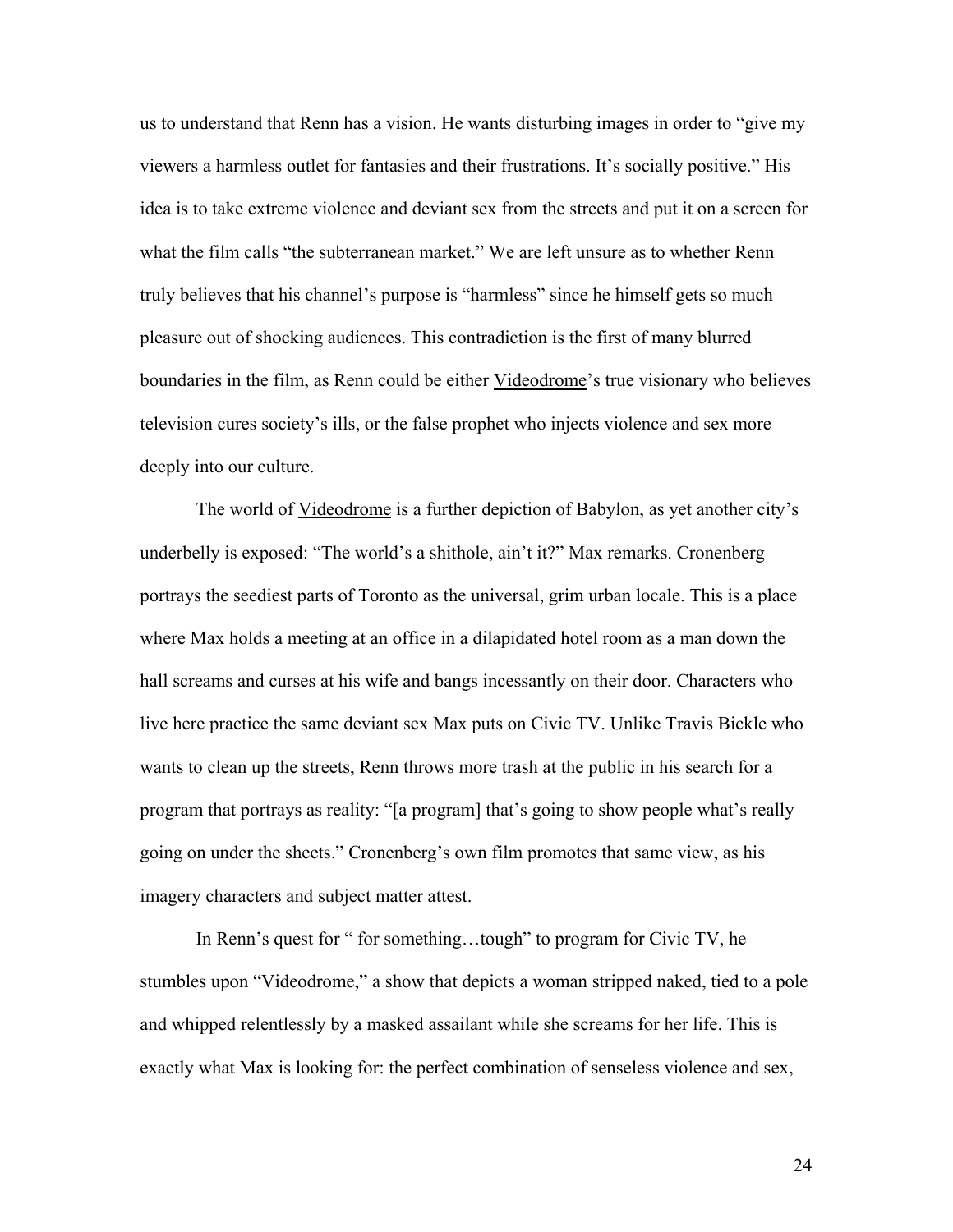or, as he describes it, "Just torture and murder. No plots, no characters. I think it's what's next." In fact, Max shows his girlfriend Nicki "Videodrome" when she asks if Max has any pornography they can watch together to get her in the mood for sex. Later, as they watch, Max takes a long needle and pierces her ears, giving her immense sexual pleasure, taking Mulvey's concept of the male gaze as sadistic a step further. Cronenberg's characters mirror what they see on "Videodrome": "Fetishistic scopophilia…has associations with sadism: pleasure lies in ascertaining guilt…asserting control and subjugating the guilty person through punishment or forgiveness" (Mulvey, 438). Cronenberg ends the sequence as Max hallucinates that he and Nicki are actually lying on the "Videodrome" set. This is the first moment in Videodrome in which reality (Max and Nicki's sadistic acts) and television (the sadism playing on the screen) begin to merge, the sadistic gaze in Videodrome effectively transformed into physical punishment.

The creator of the TV program "Videodrome" is a prophet of the digital age aptly named Brian O'Blivian, who predicts that the world will end and be reborn with television and reality one and the same. This visionary believes his prophesy has come true, since TV has already taken on human elements: "The television screen has become the retina of the mind's eye…therefore the television screen is part of the mind. Whatever appears…emerges as raw experience for those who watch it. Therefore, TV is reality, and reality is less than television." O'Blivian's philosophy and especially his language echoes that of Baudrillard, who similarly preached, "The eye of TV is no longer the source of an absolute gaze, and the ideal of control is no longer that of transparency…more subtly, but always externally, playing on the opposition of seeing and being seen, even if the panoptic focal point may be blind" (Baudrillard, 29). Both Baudrillard and O'Blivian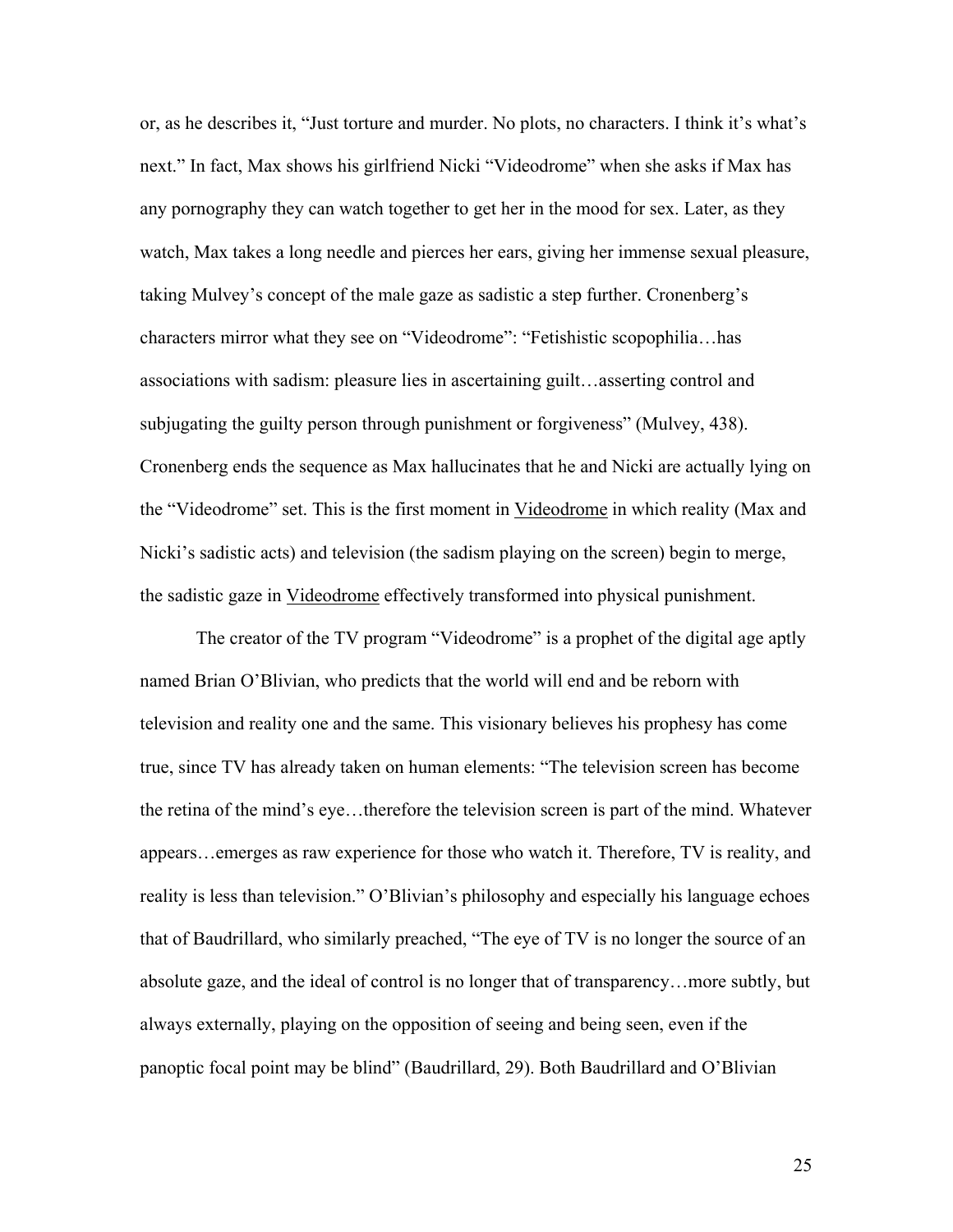characterize television as an object that stares back, a frightening thought that completely destroys Mulvey's scopophilia because the object at which we gaze can control us as well.

The television as active object plays out in bizarre fashion. Following a series of surreal televised events caused by the hallucinatory effects of "Videodrome," Cronenberg goes a step further. The TV set begins to throb and pulsate, as if it were made of flesh. Max, who is watching, gets closer and as he does, the television, with an extreme closeup of Nicki's lips to tantalize him, physically bulges out. In response, he kisses the swollen screen. As Baudrillard predicted, "The TV studio transforms you into holographic characters…[if] your real hand passes through the unreal hologram without encountering any resistance…the hologram has rendered your hand unreal as well" (Baudrillard, 105). Once again, Cronenberg blurs the lines between reality and virtual or televised reality.

The blending of boundaries continues in another of Renn's hallucinations. Max envisions himself as a man with a vaginal slit, blurring genders in a horrifying display. He is now ready for his final transformation at the hands of Barry Convex, the Jensen of this city. Convex, as his name suggests, has a vision for the world that involves "Videodrome." His cohort Harlan explains their mission:

North America is getting soft…and the rest of the world is getting tough…we're entering savage new times and we're going to have to be pure and direct and strong if we're going to survive them. Now you and this cesspool you call a TV station…and your viewers…you're rotting us away from the inside.

These sinister visionaries become men of action, using "Videodrome" to meld humanity together through television in order to be able to program viewers to do their bidding, and they begin with Max.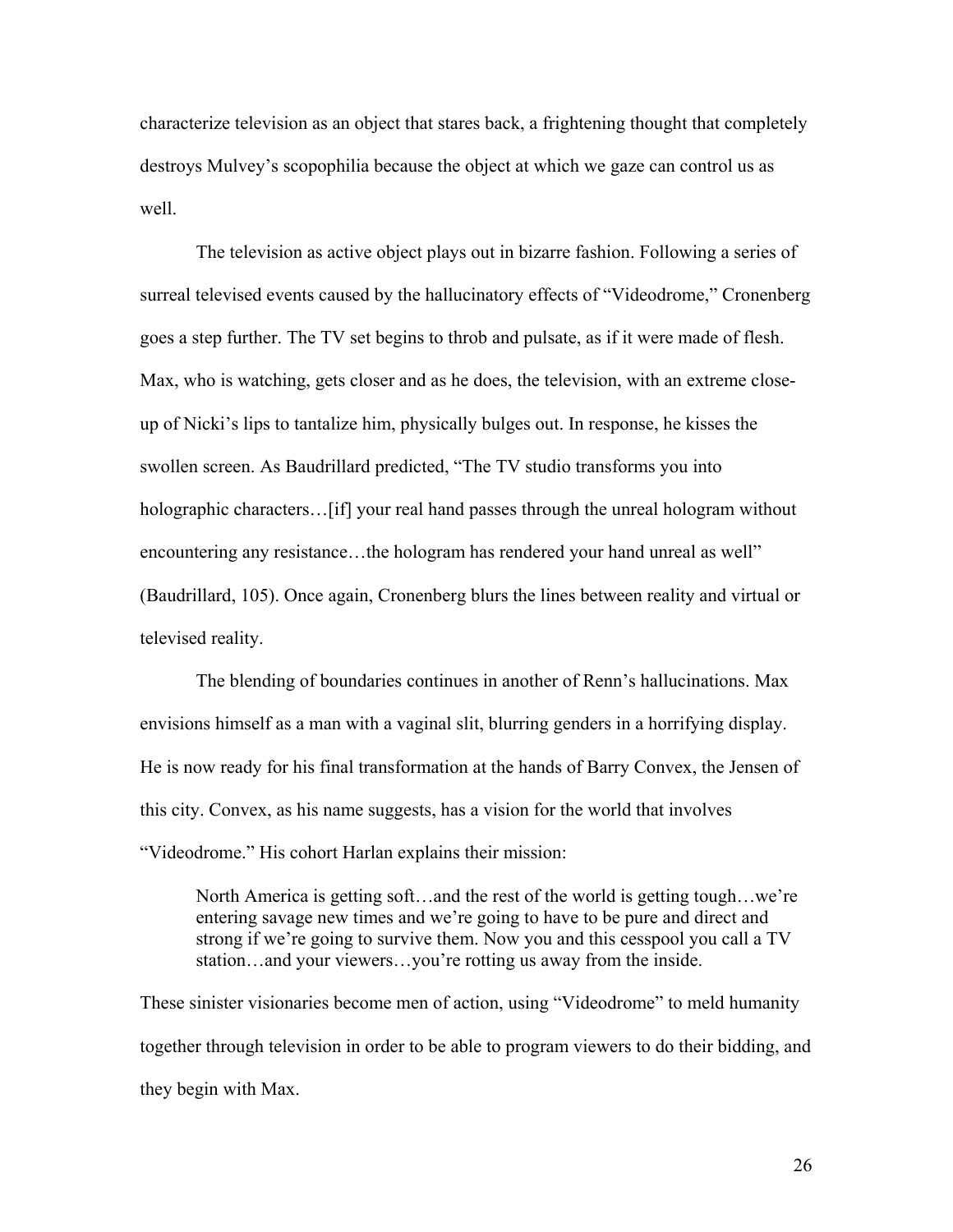Renn, like Travis Bickle, goes from visionary to vigilante as he is transformed into a programmed killing machine. The slit in Max's stomach turns into a VCR as Convex inserts into it a breathing, pulsating videotape, and for the rest of the film, Max hears voices that instruct him to murder. Max's descent into virtual reality is complete: he encompasses all genders (with a gun in his hand and a hole in his stomach) and straddles the line between man and machine. Cronenberg constantly alternates between reality and hallucination; at one moment, Renn holds the gun in his hand and tries to shake off the voices in his head. A second later, he pulls out his hand and shows that the gun has been replaced by a disfigured combination of flesh and weapon to create an organic firearm. Once again, we are inside Renn's vision, as Max functions as a living television, much like his own set that seduced him earlier in the film.

At the end of Videodrome, Max is completely transformed into a programmed machine. A television set instructs him visually on how to destroy himself with his gun. When the Max onscreen kills himself, the television explodes into human entrails, further confirmation that Renn and the machine are one. Cronenberg then repeats the exact shot just shown on the television, as Max whispers the final apocalyptic prophesy: "Death to Videodrome. Long live the new flesh." The shot of Max committing suicide occurs twice, reflects the double nature of Videodrome: when Nicki and Max watched an episode of "Videodrome" earlier in the film, it had the same static-filled opening as the beginning of Videodrome. In effect, we have just watched an episode of "Videodrome" ourselves, leaving us with the chilling thought that reality and what we saw on the screen are one and the same, much as Baudrillard predicted. The perplexing final scene confirms Baudrillard's prophesies at the end of his book: "The universe [has] entered live into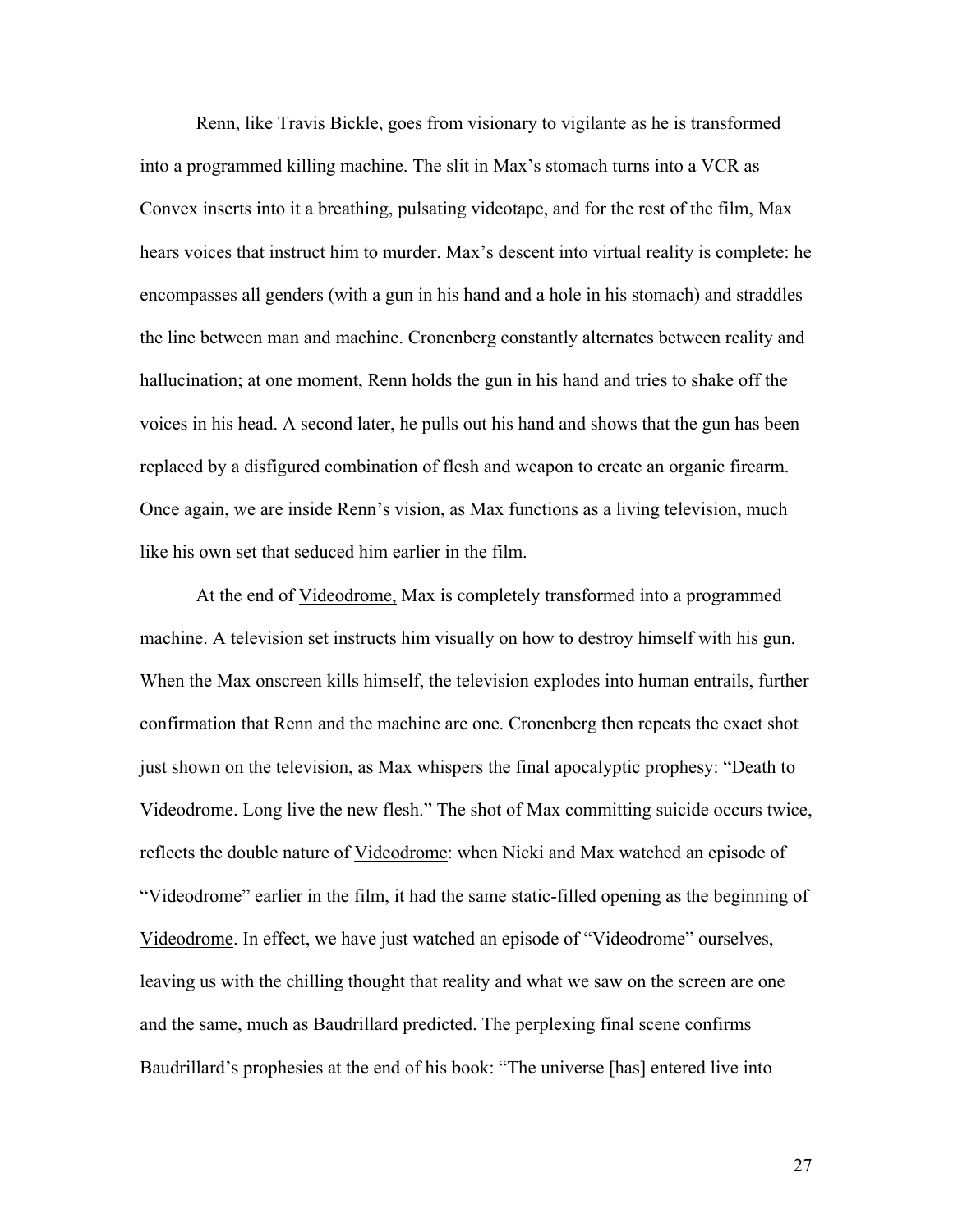simulation…there is no longer a stage, not even the minimal illusion that makes events capable of adopting the force of reality…all of that comes to be annihilated on the television screen" (Baudrillard, 159, 164). The simulacra have effectively become the real.

Prophets don't have to be religious figures who subscribe to a specific faith; these movies portray characters who are extremely familiar to us, from taxi drivers to news anchormen to television executives, who transform from Everyman into visionaries. Even more startling is that these prophets actually stare down audiences, drawing us into their worldview by returning our gaze. Travis Bickle, practicing with his guns, looks in a mirror that reflects back at us and threatens, "Are you talkin' to me?" Howard Beale makes us want to run to the window to scream in anger. The final moments of Videodrome make us wonder if television has taken over our sense of reality. It is the immediacy of these three confrontations that jars us into recognizing that our society is watching some form of John's vision from Revelation eerily play out in front of us. The effectiveness of these three films in modernizing apocalypticism is not because they purport to be the true vision of the world, but because each serves as a social critique of an aspect of American culture. In dealing with violent vengeance in modern Babylon, the mass media as a Messiah, or the terrifying birth of virtual reality, all three not only evoke Revelation, they secularize the religious content of John's text. If the prophecies of these films indeed appear to be coming true, it is because we haven't heeded their warnings for, as John says, "the time is near" (Revelation 1:3).